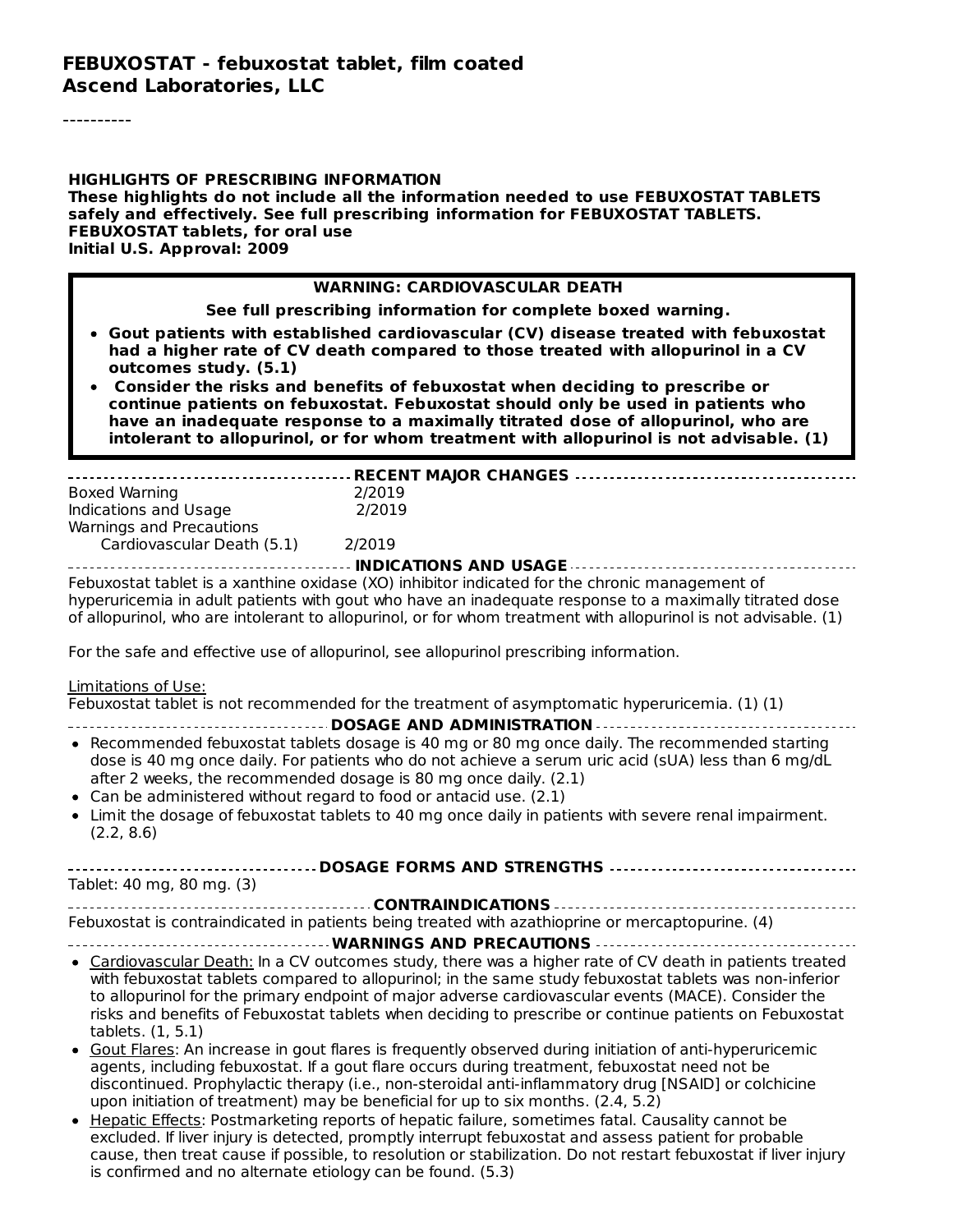Serious Skin Reactions: Postmarketing reports of serious skin and hypersensitivity reactions, including Stevens-Johnson Syndrome, drug reaction with eosinophilia and systemic symptoms (DRESS) and toxic epidermal necrolysis (TEN) have been reported in patients taking febuxostat. Discontinue febuxostat if serious skin reactions are suspected. (5.4)

**ADVERSE REACTIONS** Adverse reactions occurring in at least 1% of patients treated with febuxostat, and at least 0.5% greater than placebo, are liver function abnormalities, nausea, arthralgia, and rash. (6.1)

To report SUSPECTED ADVERSE REACTIONS, contact Ascend Laboratories, LLC at 1-877-ASC-RX01 (877- 272-7901) or FDA at 1-800-FDA-1088 or www.fda.gov/medwatch.

**DRUG INTERACTIONS** Concomitant administration of febuxostat with XO substrate drugs, azathioprine or mercaptopurine could increase plasma concentrations of these drugs resulting in severe toxicity. (7)

**USE IN SPECIFIC POPULATIONS** • No studies have been conducted in patients with severe hepatic impairment. Caution should be exercised in these patients. (8.7)

• No studies have been conducted in patients with secondary hyperuricemia (including patients being treated for Lesch-Nyhan syndrome or malignant disease, or in organ transplant recipients); therefore, febuxostat is not recommended for use in these patients. (8.8)

#### **See 17 for PATIENT COUNSELING INFORMATION.**

**Revised: 12/2021**

#### **FULL PRESCRIBING INFORMATION: CONTENTS\* WARNING: CARDIOVASCULAR DEATH**

#### **1 INDICATIONS & USAGE**

#### **2 DOSAGE & ADMINISTRATION**

2.1 Recommended Dose

2.2 Dosage Recommendations in Patients with Renal Impairment and Hepatic Impairment

2.3 Uric Acid Level

2.4 Recommended Prophylaxis for Gout Flares

### **3 DOSAGE FORMS & STRENGTHS**

#### **4 CONTRAINDICATIONS**

### **5 WARNINGS AND PRECAUTIONS**

- 5.1 Cardiovascular Death
- 5.2 Gout Flares
- 5.3 Hepatic Effects
- 5.4 Serious Skin Reactions

#### **6 ADVERSE REACTIONS**

- 6.1 Clinical Trials Experience
- 6.2 Postmarketing Experience

### **7 DRUG INTERACTIONS**

- 7.1 Xanthine Oxidase Substrate Drugs
- 7.2 Cytotoxic Chemotherapy Drugs
- 7.3 In Vivo Drug Interaction Studies

### **8 USE IN SPECIFIC POPULATIONS**

- 8.1 Pregnancy
- 8.2 Lactation
- 8.4 Pediatric Use
- 8.5 Geriatric Use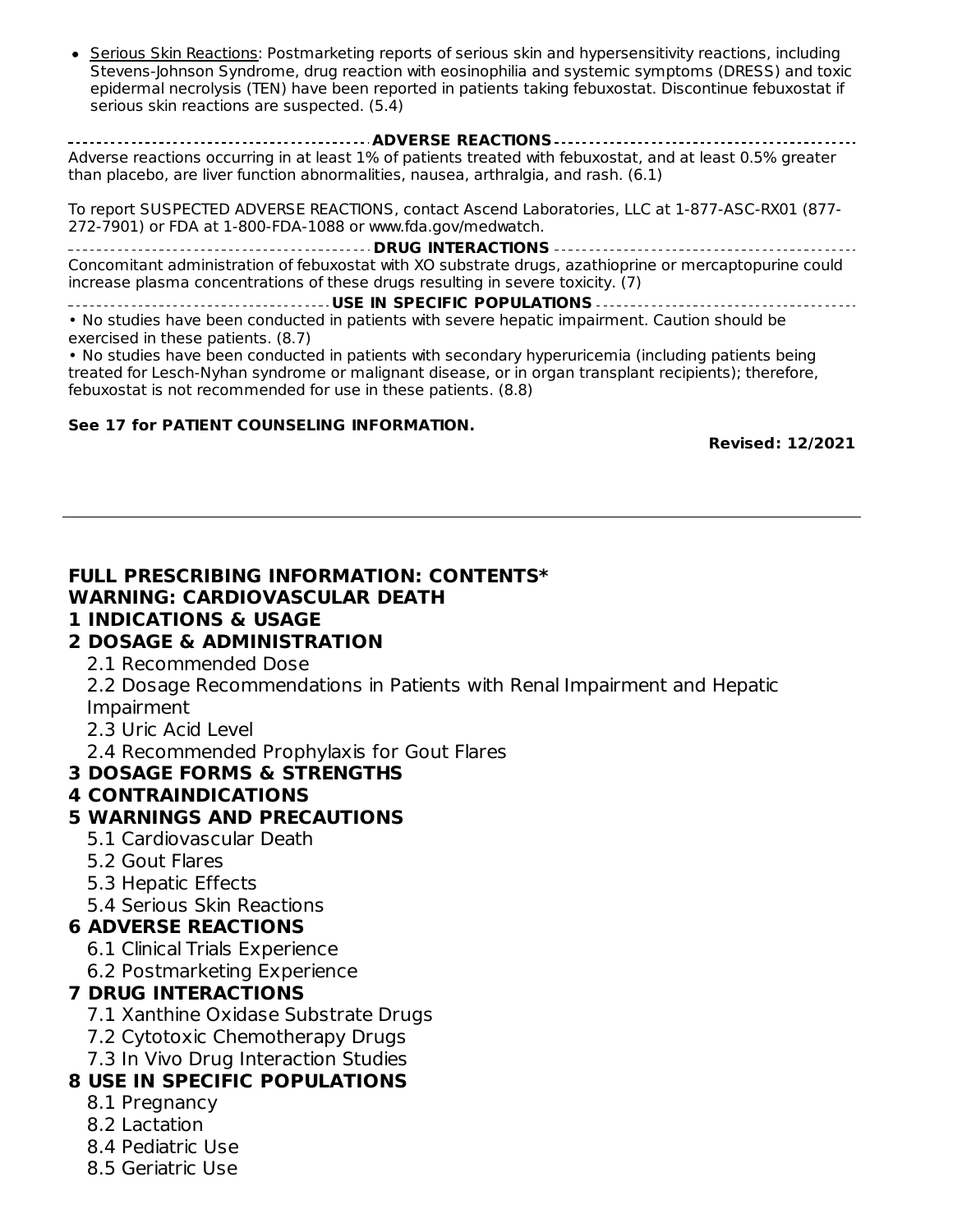- 8.6 Renal Impairment
- 8.7 Hepatic Impairment
- 8.8 Secondary Hyperuricemia

# **10 OVERDOSAGE**

#### **11 DESCRIPTION**

# **12 CLINICAL PHARMACOLOGY**

- 12.1 Mechanism of Action
- 12.2 Pharmacodynamics
- 12.3 Pharmacokinetics

# **13 NONCLINICAL TOXICOLOGY**

- 13.1 Carcinogenesis & Mutagenesis & Impairment Of Fertility
- 13.2 Animal Toxicology

# **14 CLINICAL STUDIES**

- 14.1 Management of Hyperuricemia in Gout
- 14.2 Cardiovascular Safety Study

# **16 HOW SUPPLIED/STORAGE AND HANDLING**

### **17 PATIENT COUNSELING INFORMATION**

 $\ast$  Sections or subsections omitted from the full prescribing information are not listed.

### **FULL PRESCRIBING INFORMATION**

### **WARNING: CARDIOVASCULAR DEATH**

### **WARNING: CARDIOVASCULAR DEATH**

**Gout patients with established cardiovascular (CV) disease treated with febuxostat had a higher rate of CV death compared to those treated with allopurinol in a CV outcomes study [see Warnings and Precautions (5.1)].**

**Consider the risks and benefits of febuxostat when deciding to prescribe or continue patients on febuxostat. Febuxostat should only be used in patients who have an inadequate response to a maximally titrated dose of allopurinol, who are intolerant to allopurinol, or for whom treatment with allopurinol is not advisable [see Indications and Usage (1)].**

# **1 INDICATIONS & USAGE**

Febuxostat tablet is a xanthine oxidase (XO) inhibitor indicated for the chronic management of hyperuricemia in adult patients with gout who have an inadequate response to a maximally titrated dose of allopurinol, who are intolerant to allopurinol, or for whom treatment with allopurinol is not advisable.

For the safe and effective use of allopurinol, see allopurinol prescribing information.

### Limitations of Use:

Febuxostat tablet is not recommended for the treatment of asymptomatic hyperuricemia.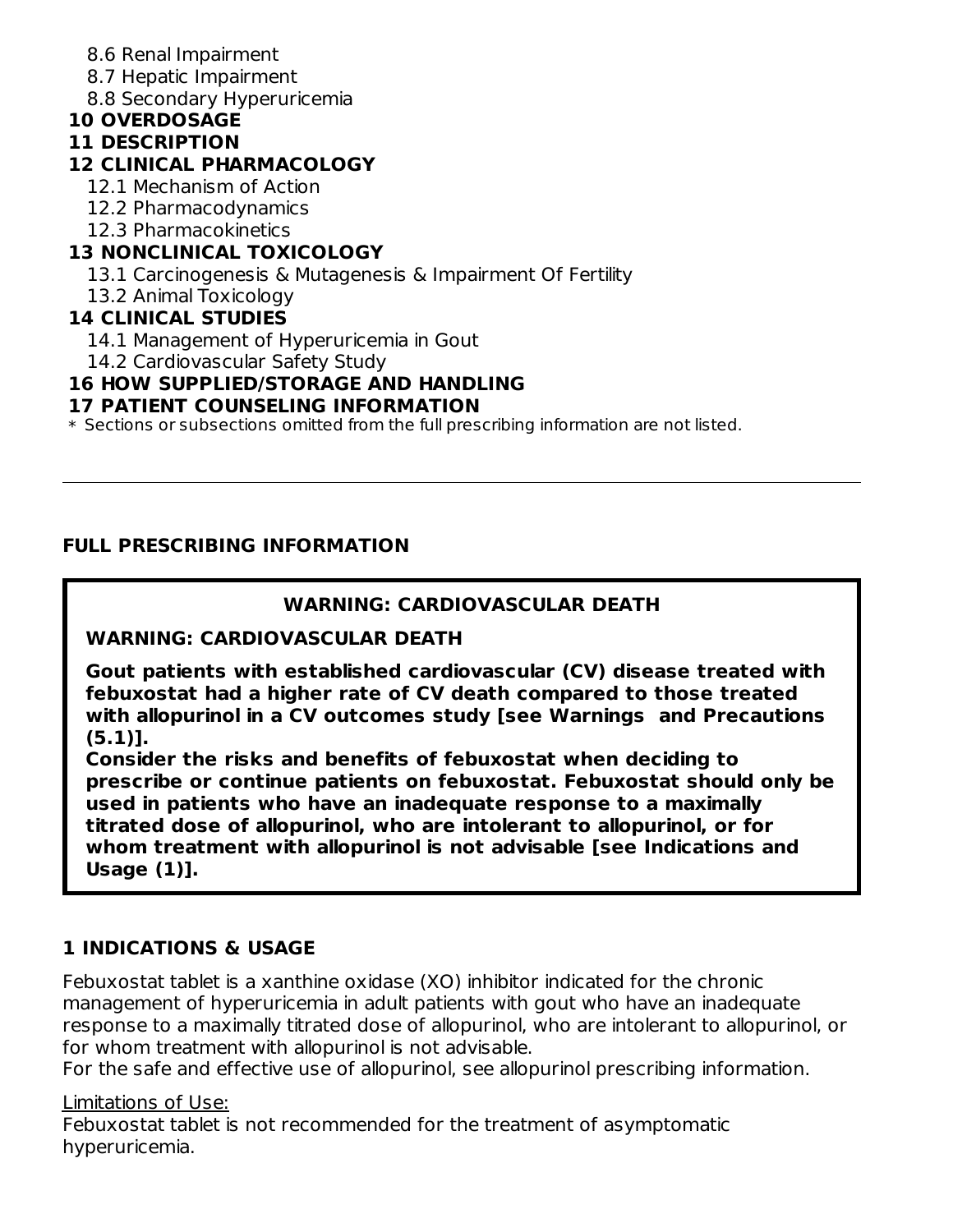# **2 DOSAGE & ADMINISTRATION**

## **2.1 Recommended Dose**

The recommended febuxostat tablet dosage is 40 mg or 80 mg once daily.

The recommended starting dosage of febuxostat tablets is limited to 40 mg once daily. For patients who do not achieve a serum uric acid (sUA) less than 6 mg/dL after two weeks, the recommended febuxostat tablets dosage is 80 mg once daily.

Febuxostat tablets can be taken without regard to food or antacid use [see Clinical Pharmacology (12.3)].

#### **2.2 Dosage Recommendations in Patients with Renal Impairment and Hepatic Impairment**

No dose adjustment is necessary when administering febuxostat tablets in patients with mild or moderate renal impairment.

The recommended dosage of febuxostat tablets is limited to 40 mg once daily in patients with severe renal impairment [see Use in Specific Populations (8.6) and Clinical Pharmacology (12.3)].

No dose adjustment is necessary in patients with mild to moderate hepatic impairment [see Use in Specific Populations (8.7) and Clinical Pharmacology (12.3)].

# **2.3 Uric Acid Level**

Testing for the target serum uric acid level of less than 6 mg/dL may be performed as early as two weeks after initiating febuxostat tablets therapy.

### **2.4 Recommended Prophylaxis for Gout Flares**

Gout flares may occur after initiation of febuxostat tablets due to changing serum uric acid levels resulting in mobilization of urate from tissue deposits. Flare prophylaxis with a non-steroidal anti-inflammatory drug (NSAID) or colchicine is recommended upon initiation of febuxostat tablets. Prophylactic therapy may be beneficial for up to six months [see Clinical Studies (14.1)].

If a gout flare occurs during febuxostat tablets treatment, febuxostat tablets need not be discontinued. The gout flare should be managed concurrently, as appropriate for the individual patient [see Warnings and Precautions (5.2)].

# **3 DOSAGE FORMS & STRENGTHS**

• 40 mg tablets, light green to green, round, debossed with "F40" on one side and plain on another side.

• 80 mg tablets, light green to green, teardrop shaped, debossed with "F80" on one side and plain on another side.

# **4 CONTRAINDICATIONS**

Febuxostat is contraindicated in patients being treated with azathioprine or mercaptopurine [see Drug Interactions (7)].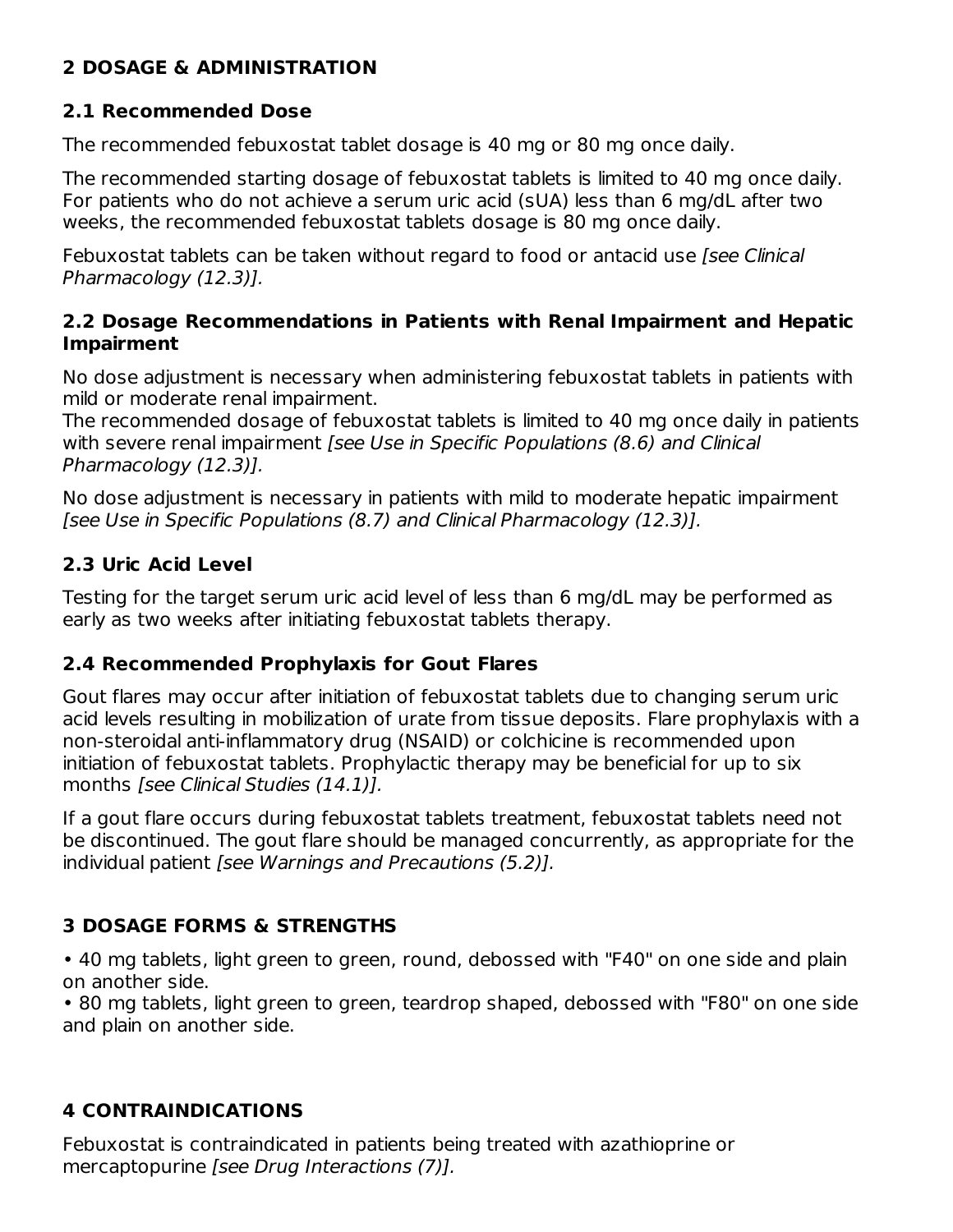# **5 WARNINGS AND PRECAUTIONS**

# **5.1 Cardiovascular Death**

In a cardiovascular (CV) outcome study (ClinicalTrials.gov identifier NCT01101035), gout patients with established CV disease treated with febuxostat had a higher rate of CV death compared to those treated with allopurinol. The CV outcomes study in patients with gout (CARES) was a randomized, double-blinded, allopurinol-controlled, noninferiority study conducted to evaluate the risk of major adverse cardiovascular events (MACE) in patients with gout who were treated with febuxostat. The study enrolled patients who had a history of major CV disease, cerebrovascular disease or diabetes mellitus with micro-and/or macrovascular disease. The primary endpoint was the time to first occurrence of MACE defined as the composite of CV death, nonfatal MI, nonfatal stroke, or unstable angina with urgent coronary revascularization. The study was designed to exclude a prespecified risk margin of 1.3 for the hazard ratio of MACE. Results showed that febuxostat was non-inferior to allopurinol for the primary endpoint of MACE [Hazard Ratio: 1.03, 95% Confidence Interval (CI): 0.89, 1.21]. However, there was a significant increase in CV deaths in patients treated with febuxostat (134 [1.5 per 100 patient-years]) compared to patients treated with allopurinol (100 [1.1 per 100 patient-years]) [Hazard Ratio: 1.34, 95% CI: 1.03, 1.73]. Sudden cardiac death was the most common cause of adjudicated CV deaths in the febuxostat group (83 of 3,098; 2.7%) as compared to the allopurinol group (56 of 3,092; 1.8%). febuxostat was similar to allopurinol for nonfatal MI, nonfatal stroke and unstable angina with urgent coronary revascularization [see Clinical Studies (14.2)].

Because of the increased risk of CV death, febuxostat should only be used in patients who have an inadequate response to a maximally titrated dose of allopurinol, who are intolerant to allopurinol, or for whom treatment with allopurinol is not advisable [see Indications and Usage(1)].

Consider the risks and benefits of febuxostat when deciding to prescribe or continue patients on febuxostat [see Indications and Usage (1)]. Consider use of prophylactic low-dose aspirin therapy in patients with a history of CV disease. Physicians and patients should remain alert for the development of adverse CV event signs and symptoms. Patients should be informed about the symptoms of serious CV events and the steps to take if they occur.

# **5.2 Gout Flares**

After initiation of febuxostat, an increase in gout flares is frequently observed. This increase is due to reduction in serum uric acid levels, resulting in mobilization of urate from tissue deposits.

In order to prevent gout flares when febuxostat is initiated, concurrent prophylactic treatment with an NSAID or colchicine is recommended [see Dosage and Administration  $(2.4)$ ].

# **5.3 Hepatic Effects**

There have been postmarketing reports of fatal and nonfatal hepatic failure in patients taking febuxostat, although the reports contain insufficient information necessary to establish the probable cause. During randomized controlled studies, transaminase elevations greater than three times the upper limit of normal (ULN) were observed (AST: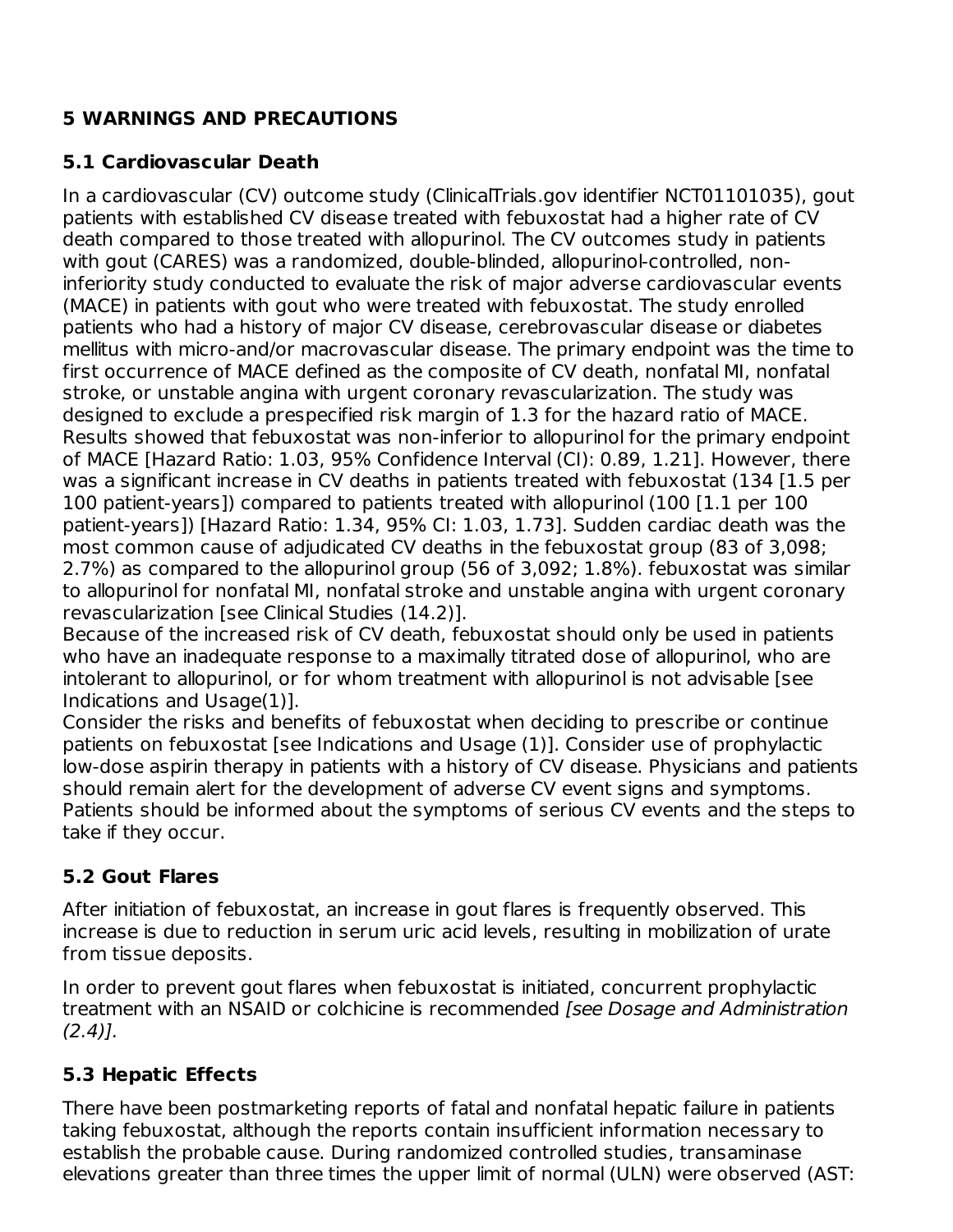2%, 2%, and ALT: 3%, 2% in febuxostat and allopurinol-treated patients, respectively). No dose-effect relationship for these transaminase elevations was noted [see Clinical Pharmacology (12.3)].

Obtain a liver test panel (serum alanine aminotransferase [ALT], aspartate aminotransferase [AST], alkaline phosphatase, and total bilirubin) as a baseline before initiating febuxostat.

Measure liver tests promptly in patients who report symptoms that may indicate liver injury, including fatigue, anorexia, right upper abdominal discomfort, dark urine or jaundice. In this clinical context, if the patient is found to have abnormal liver tests (ALT greater than three times the upper limit of the reference range), febuxostat treatment should be interrupted and investigation done to establish the probable cause. Febuxostat should not be restarted in these patients without another explanation for the liver test abnormalities.

Patients who have serum ALT greater than three times the reference range with serum total bilirubin greater than two times the reference range without alternative etiologies are at risk for severe drug- induced liver injury and should not be restarted on febuxostat. For patients with lesser elevations of serum ALT or bilirubin and with an alternate probable cause, treatment with febuxostat can be used with caution.

# **5.4 Serious Skin Reactions**

Postmarketing reports of serious skin and hypersensitivity reactions, including Stevens-Johnson Syndrome, drug reaction with eosinophilia and systemic symptoms (DRESS) and toxic epidermal necrolysis (TEN) have been reported in patients taking febuxostat. Discontinue febuxostat if serious skin reactions are suspected *[see Patient Counseling* Information (17)]. Many of these patients had reported previous similar skin reactions to allopurinol. Febuxostat should be used with caution in these patients.

# **6 ADVERSE REACTIONS**

The following serious adverse reactions are described elsewhere in the prescribing information:

- Cardiovascular Death [see Warnings and Precautions (5.1)]
- Hepatic Effects [see Warnings and Precautions (5.3)]
- Serious Skin Reactions [see Warnings and Precautions (5.4)]

# **6.1 Clinical Trials Experience**

Because clinical trials are conducted under widely varying conditions, adverse reaction rates observed in the clinical trials of a drug cannot be directly compared to rates in the clinical trials of another drug and may not reflect the rates observed in practice.

In Phase 2 and 3 clinical studies, a total of 2757 patients with hyperuricemia and gout were treated with febuxostat 40 mg or 80 mg daily. For febuxostat 40 mg, 559 patients were treated for ≥6 months. For febuxostat 80 mg, 1377 patients were treated for ≥6 months, 674 patients were treated for  $\geq$ 1 year and 515 patients were treated for  $\geq$ 2 years.

In the CARES study, a total of 3098 patients were treated with febuxostat 40 mg or 80 mg daily; of these, 2155 patients were treated for  $≥1$  year and 1539 were treated for ≥2 years [see Clinical Studies (14.2)].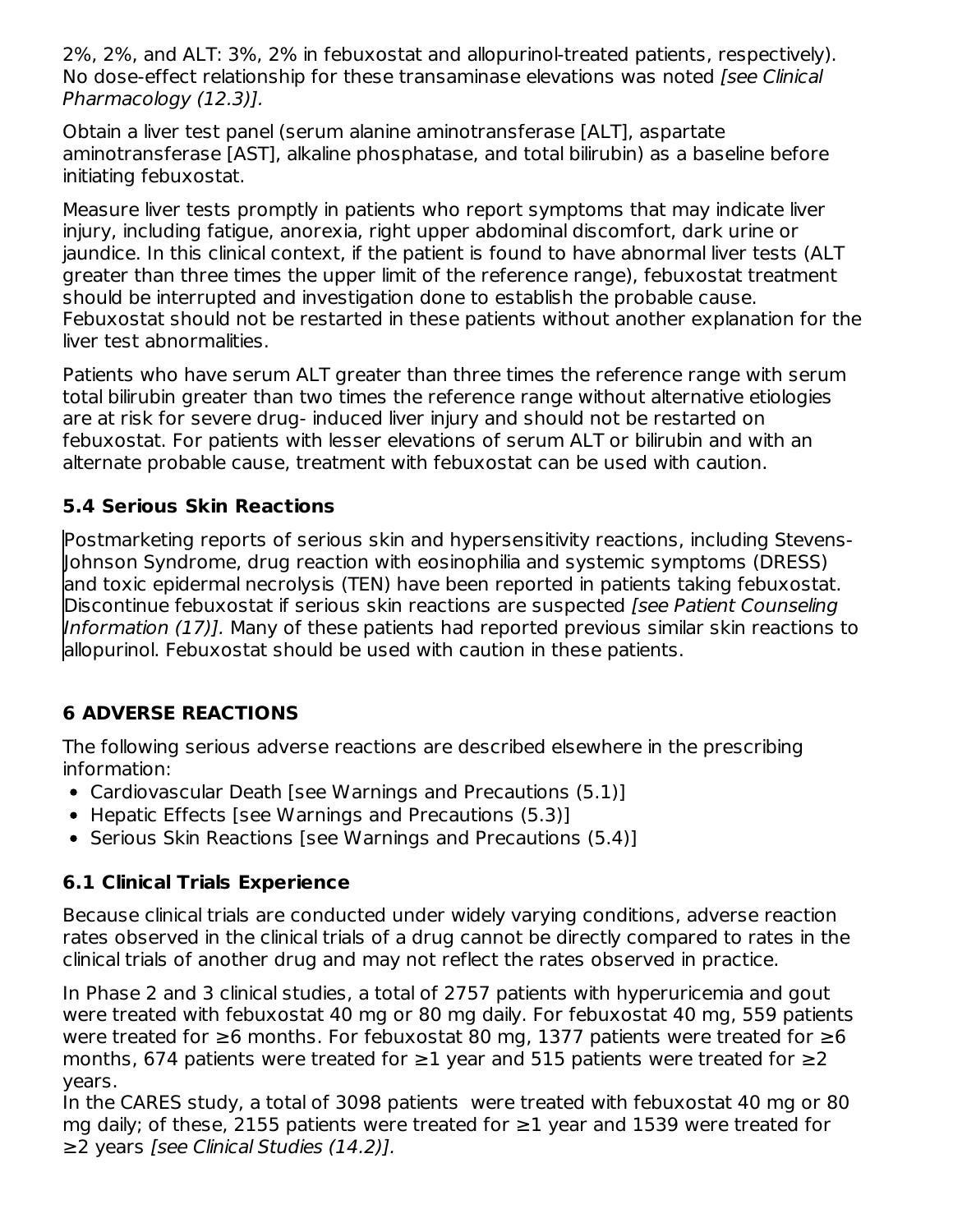#### Most Common Adverse Reactions

In three randomized, controlled clinical studies (Studies 1, 2 and 3), which were six to 12 months in duration, the following adverse reactions were reported by the treating physician as related to study drug. Table 1 summarizes adverse reactions reported at a rate of at least 1% in febuxostat treatment groups and at least 0.5% greater than placebo.

**Table 1: Adverse Reactions Occurring in** ≥**1% of Patients Treated with Febuxostat and at Least 0.5% Greater than Seen in Patients Receiving Placebo in Controlled Studies**

|                          | <b>Placebo</b> | Febuxostat               |                           | allopurinol* |
|--------------------------|----------------|--------------------------|---------------------------|--------------|
|                          |                | 40 mg daily<br>$(N=757)$ | 80 mg daily<br>$(N=1279)$ |              |
| <b>Adverse Reactions</b> | $(N=134)$      |                          |                           | $(N=1277)$   |
| Liver Function           |                |                          |                           |              |
| <b>Abnormalities</b>     | 0.7%           | 6.6%                     | 4.6%                      | 4.2%         |
| Nausea                   | 0.7%           | 1.1%                     | 1.3%                      | 0.8%         |
| Arthralgia               | $0\%$          | 1.1%                     | 0.7%                      | 0.7%         |
| Rash                     | 0.7%           | 0.5%                     | 1.6%                      | 1.6%         |

\*Of the patients who received allopurinol, 10 received 100 mg, 145 received 200 mg, and 1122 received 300 mg, based on level of renal impairment.

The most common adverse reaction leading to discontinuation from therapy was liver function abnormalities in 1.8% of febuxostat 40 mg, 1.2% of febuxostat 80 mg, and in 0.9% of patients treated with allopurinol.

In addition to the adverse reactions presented in Table 1, dizziness was reported in more than 1% of patients treated with febuxostat although not at a rate more than 0.5% greater than placebo.

In the CARES study, liver function abnormalities and diarrhea were reported in more than 1% of patients treated with febuxostat, although not at a rate more than 0.5% greater than allopurinol.

#### Less Common Adverse Reactions

In clinical studies the following adverse reactions occurred in less than 1% of patients and in more than one subject treated with doses ranging from 40 mg to 240 mg of febuxostat. This list also includes adverse reactions (less than 1% of patients) associated with organ systems from Warnings and Precautions.

Blood and Lymphatic System Disorders: anemia, idiopathic thrombocytopenic purpura, leukocytosis/leukopenia, neutropenia, pancytopenia, splenomegaly, thrombocytopenia.

Cardiac Disorders: angina pectoris, atrial fibrillation/flutter, cardiac murmur, ECG abnormal, palpitations, sinus bradycardia, tachycardia.

Ear and Labyrinth Disorders: deafness, tinnitus, vertigo.

Eye Disorders: vision blurred.

Gastrointestinal Disorders: abdominal distention, abdominal pain, constipation, dry mouth, dyspepsia, flatulence, frequent stools, gastritis, gastroesophageal reflux disease, gastrointestinal discomfort, gingival pain, haematemesis, hyperchlorhydria,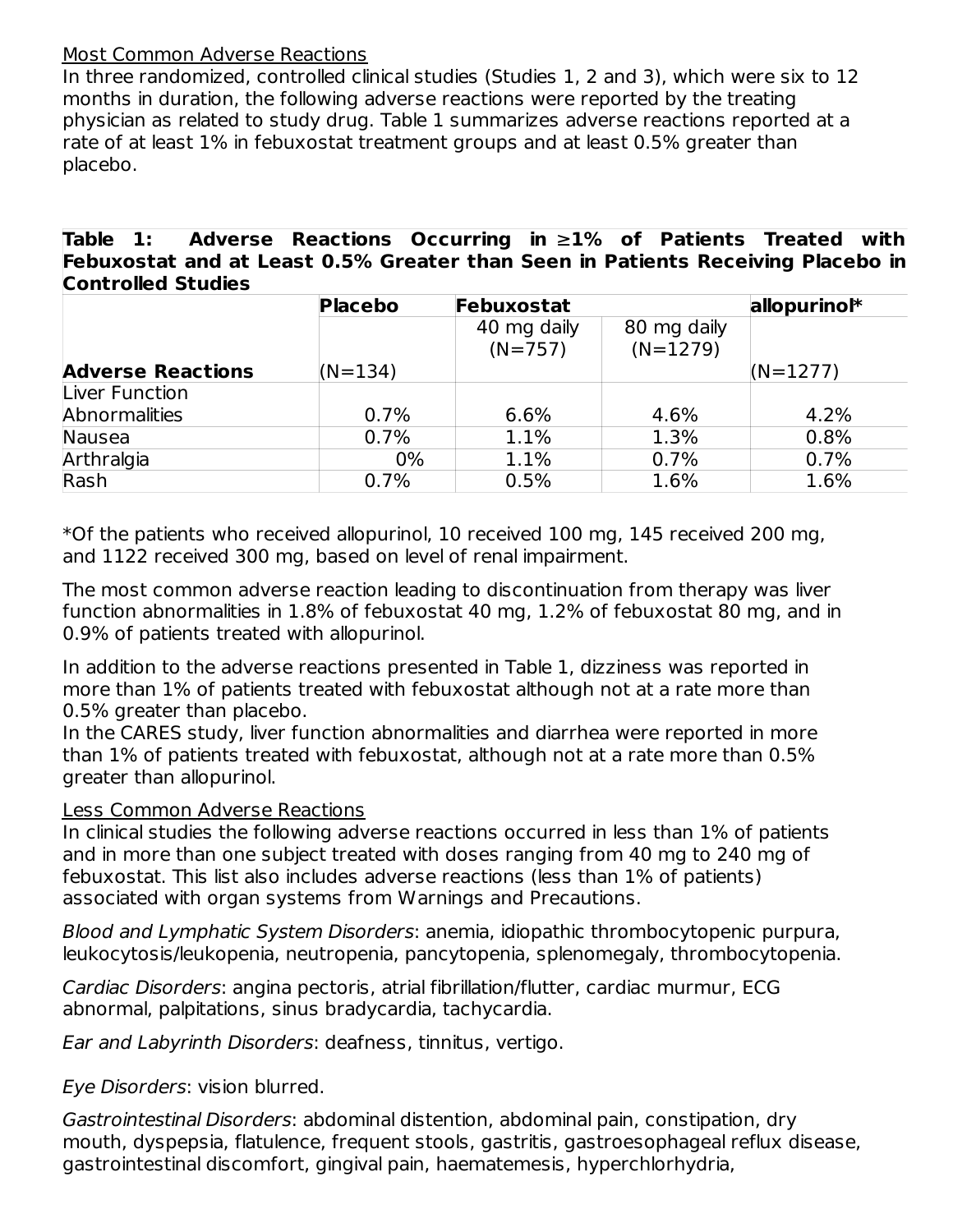hematochezia, mouth ulceration, pancreatitis, peptic ulcer, vomiting.

General Disorders and Administration Site Conditions: asthenia, chest pain/discomfort, edema, fatigue, feeling abnormal, gait disturbance, influenza-like symptoms, mass, pain, thirst.

Hepatobiliary Disorders: cholelithiasis/cholecystitis, hepatic steatosis, hepatitis, hepatomegaly.

Immune System Disorder: hypersensitivity. Infections and Infestations: herpes zoster. Procedural Complications: contusion. Metabolism and Nutrition Disorders: anorexia, appetite decreased/increased,

dehydration, diabetes mellitus, hypercholesterolemia, hyperglycemia, hyperlipidemia, hypertriglyceridemia, hypokalemia, weight decreased/increased.

Musculoskeletal and Connective Tissue Disorders: arthritis, joint stiffness, joint swelling, muscle spasms/twitching/tightness/weakness, musculoskeletal pain/stiffness, myalgia.

Nervous System Disorders: altered taste, balance disorder, cerebrovascular accident, Guillain-Barré syndrome, headache, hemiparesis, hypoesthesia, hyposmia, lacunar infarction, lethargy, mental impairment, migraine, paresthesia, somnolence, transient ischemic attack, tremor.

Psychiatric Disorders: agitation, anxiety, depression, insomnia, irritability, libido decreased, nervousness, panic attack, personality change.

Renal and Urinary Disorders: hematuria, nephrolithiasis, pollakiuria, proteinuria, renal failure, renal insufficiency, urgency, incontinence.

Reproductive System and Breast Changes: breast pain, erectile dysfunction, gynecomastia.

Respiratory, Thoracic and Mediastinal Disorders: bronchitis, cough, dyspnea, epistaxis, nasal dryness, paranasal sinus hypersecretion, pharyngeal edema, respiratory tract congestion, sneezing, throat irritation, upper respiratory tract infection.

Skin and Subcutaneous Tissue Disorders: alopecia, angioedema, dermatitis, dermographism, ecchymosis, eczema, hair color changes, hair growth abnormal, hyperhidrosis, peeling skin, petechiae, photosensitivity, pruritus, purpura, skin discoloration/altered pigmentation, skin lesion, skin odor abnormal, urticaria.

Vascular Disorders: flushing, hot flush, hypertension, hypotension.

Laboratory Parameters: activated partial thromboplastin time prolonged, creatine increased, bicarbonate decreased, sodium increased, EEG abnormal, glucose increased, cholesterol increased, triglycerides increased, amylase increased, potassium increased, TSH increased, platelet count decreased, hematocrit decreased, hemoglobin decreased, MCV increased, RBC decreased, creatinine increased, blood urea increased, BUN/creatinine ratio increased, creatine phosphokinase (CPK) increased, alkaline phosphatase increased, LDH increased, PSA increased, urine output increased/decreased, lymphocyte count decreased, neutrophil count decreased, WBC increased/decreased, coagulation test abnormal, low density lipoprotein (LDL) increased, prothrombin time prolonged, urinary casts, urine positive for white blood cells and protein.

# **6.2 Postmarketing Experience**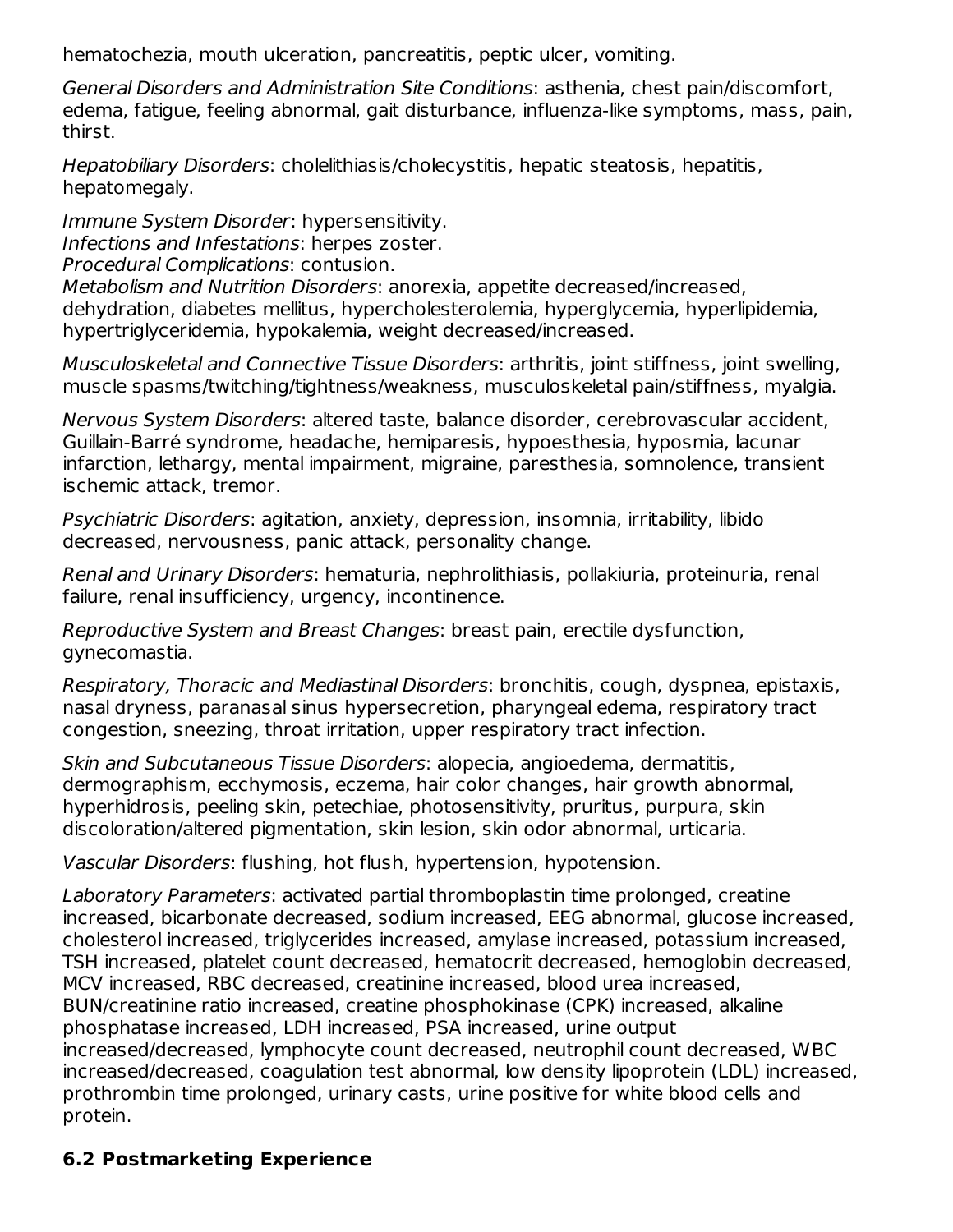The following adverse reactions have been identified during postapproval use of febuxostat. Because these reactions are reported voluntarily from a population of uncertain size, it is not always possible to reliably estimate their frequency or establish a causal relationship to drug exposure.

Blood and Lymphatic System Disorders: agranulocytosis, eosinophilia.

Hepatobiliary Disorders: hepatic failure (some fatal), jaundice, serious cases of abnormal liver function test results, liver disorder.

Immune System Disorders: anaphylaxis, anaphylactic reaction. Musculoskeletal and Connective Tissue Disorders: rhabdomyolysis. Psychiatric Disorders: psychotic behavior including aggressive thoughts. Renal and Urinary Disorders: tubulointerstitial nephritis.

Skin and Subcutaneous Tissue Disorders: generalized rash, Stevens-Johnson Syndrome, hypersensitivity skin reactions, erythema multiforme, drug reaction with eosinophilia and systemic symptoms, toxic epidermal necrolysis.

# **7 DRUG INTERACTIONS**

# **7.1 Xanthine Oxidase Substrate Drugs**

Febuxostat is an XO inhibitor. Based on a drug interaction study in healthy patients, febuxostat altered the metabolism of theophylline (a substrate of XO) in humans [see Clinical Pharmacology (12.3)]. Therefore, use with caution when coadministering febuxostat with theophylline.

Drug interaction studies of febuxostat with other drugs that are metabolized by XO (e.g., mercaptopurine and azathioprine) have not been conducted. Inhibition of XO by febuxostat may cause increased plasma concentrations of these drugs leading to toxicity [see Clinical Pharmacology (12.3)]. Febuxostat is contraindicated in patients being treated with azathioprine or mercaptopurine [see Contraindications (4)].

# **7.2 Cytotoxic Chemotherapy Drugs**

Drug interaction studies of febuxostat with cytotoxic chemotherapy have not been conducted. No data are available regarding the safety of febuxostat during cytotoxic chemotherapy

# **7.3 In Vivo Drug Interaction Studies**

Based on drug interaction studies in healthy patients, febuxostat does not have clinically significant interactions with colchicine, naproxen, indomethacin, hydrochlorothiazide, warfarin or desipramine [see Clinical Pharmacology (12.3)]. Therefore, febuxostat may be used concomitantly with these medications.

# **8 USE IN SPECIFIC POPULATIONS**

# **8.1 Pregnancy**

# Risk Summary

Limited available data with febuxostat use in pregnant women are insufficient to inform a drug associated risk of adverse developmental outcomes. No adverse developmental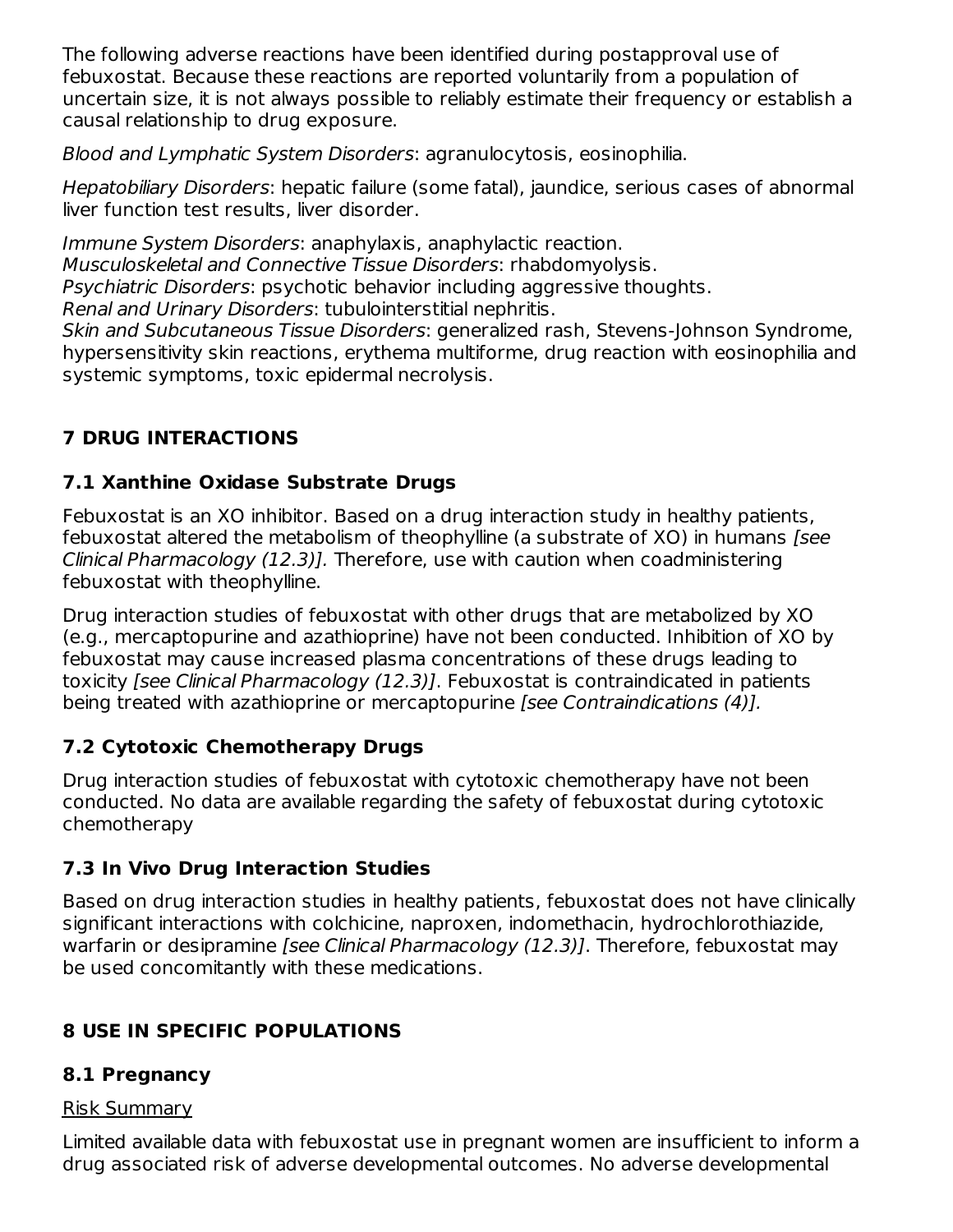effects were observed in embryo-fetal development studies with oral administration of febuxostat to pregnant rats and rabbits during organogenesis at doses that produced maternal exposures up to 40 and 51 times, respectively, the exposure at the maximum recommended human dose (MRHD). No adverse developmental effects were observed in a pre- and postnatal development study with administration of febuxostat to pregnant rats from organogenesis through lactation at an exposure approximately 11 times the MRHD (see Data).

The estimated background risk of major birth defects and miscarriage for the indicated population is unknown. All pregnancies have a background risk of birth defect, loss, or other adverse outcomes. In the US general population, the estimated background risk of major birth defects and miscarriage in clinically recognized pregnancies is 2 to 4% and 15 to 20%, respectively.

# Data

#### Animal Data

In an embryo-fetal development study in pregnant rats dosed during the period of organogenesis from gestation Days 7 – 17, febuxostat was not teratogenic and did not affect fetal development or survival at exposures up to approximately 40 times the MRHD (on an AUC basis at maternal oral doses up to 48 mg/kg/day). In an embryo-fetal development study in pregnant rabbits dosed during the period of organogenesis from gestation Days 6 – 18, febuxostat was not teratogenic and did not affect fetal development at exposures up to approximately 51 times the MRHD (on an AUC basis at maternal oral doses up to 48 mg/kg/day).

In a pre- and postnatal development study in pregnant female rats dosed orally from gestation Day 7 through lactation Day 20, febuxostat had no effects on delivery or growth and development of offspring at a dose approximately 11 times the MRHD (on an AUC basis at a maternal oral dose of 12 mg/kg/day). However, increased neonatal mortality and a reduction in neonatal body weight gain were observed in the presence of maternal toxicity at a dose approximately 40 times the MRHD (on an AUC basis at a maternal oral dose of 48 mg/kg/day).

Febuxostat crossed the placental barrier following oral administration to pregnant rats and was detected in fetal tissues.

### **8.2 Lactation**

#### Risk Summary

There are no data on the presence of febuxostat in human milk, the effects on the breastfed infant, or the effects on milk production. Febuxostat is present in rat milk. The developmental and health benefits of breastfeeding should be considered along with the mother's clinical need for febuxostat and any potential adverse effects on the breastfed child from febuxostat or from the underlying maternal condition.

#### Data

#### Animal Data

Orally administered febuxostat was detected in the milk of lactating rats at up to approximately 7 times the plasma concentration.

### **8.4 Pediatric Use**

Safety and effectiveness of febuxostat in pediatric patients have not been established.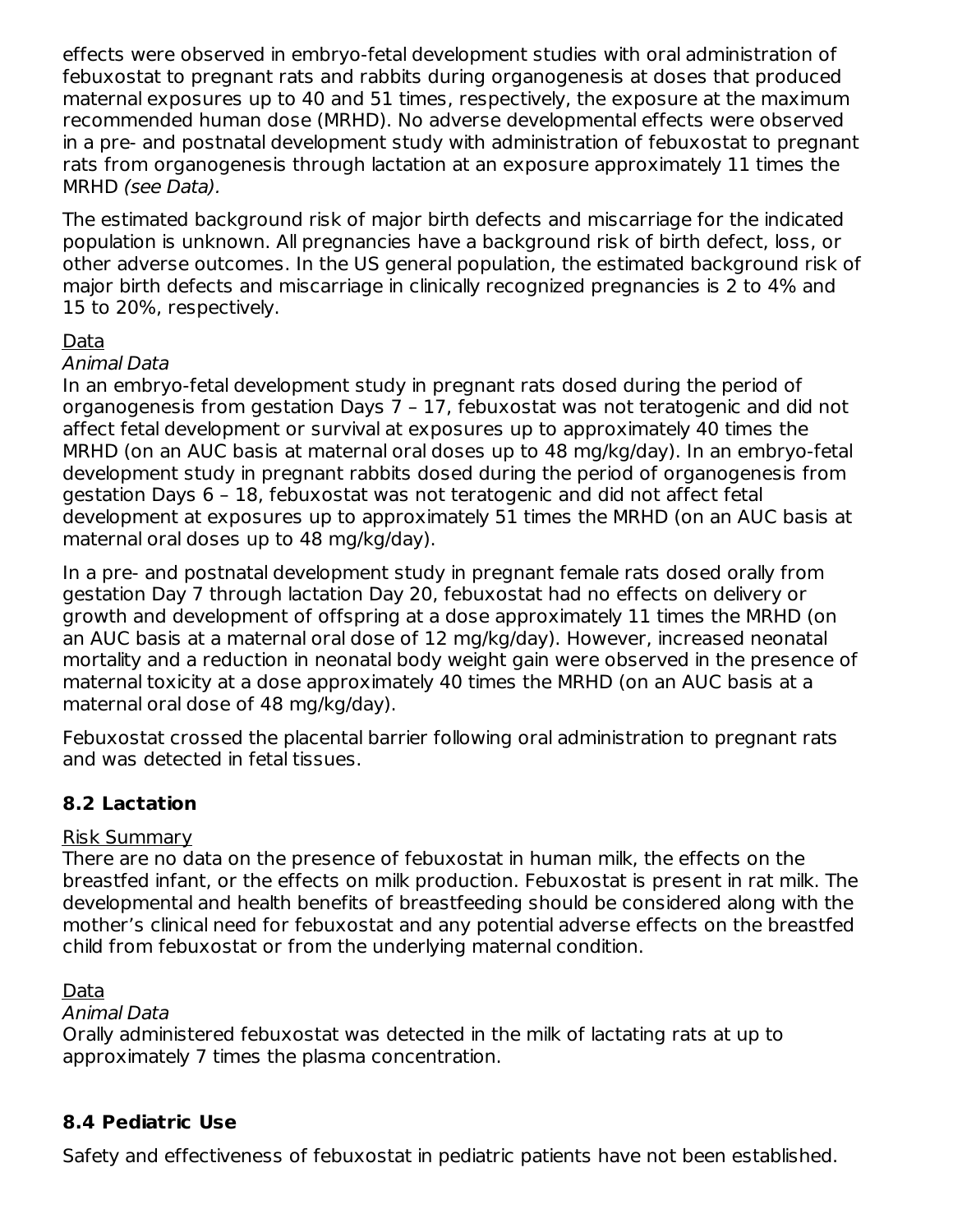# **8.5 Geriatric Use**

No dose adjustment is necessary in elderly patients. Of the total number of patients in studies 1, 2 and 3 (clinical studies of febuxostat in treatment of gout) *[(see Clinical* Studies (14.1)], 16% were 65 and over, while 4% were 75 and over. Comparing patients in different age groups, no clinically significant differences in safety or effectiveness were observed but greater sensitivity of some older individuals cannot be ruled out. The Cmax and  $\mathsf{AUC}_{24}$  of febuxostat following multiple oral doses of febuxostat in geriatric patients ( $\geq$ 65 years) were similar to those in younger patients (18 to 40 years) [see Clinical Pharmacology (12.3)].

# **8.6 Renal Impairment**

No dose adjustment is necessary in patients with mild to moderate renal impairment (Clcr 30 to 89 mL/min). For patients with severe renal impairment (Clcr 15 to 29 mL/min), the recommended dosage of febuxostat is limited to 40 mg once daily [see Dosage and Administration (2.2) and Clinical Pharmacology (12.3)].

# **8.7 Hepatic Impairment**

No dose adjustment is necessary in patients with mild or moderate hepatic impairment (Child-Pugh Class A or B). No studies have been conducted in patients with severe hepatic impairment (Child- Pugh Class C); therefore, caution should be exercised in these patients [see Clinical Pharmacology (12.3)].

# **8.8 Secondary Hyperuricemia**

No studies have been conducted in patients with secondary hyperuricemia (including organ transplant recipients); febuxostat is not recommended for use in patients whom the rate of urate formation is greatly increased (e.g., malignant disease and its treatment, Lesch-Nyhan syndrome). The concentration of xanthine in urine could, in rare cases, rise sufficiently to allow deposition in the urinary tract.

# **10 OVERDOSAGE**

Febuxostat was studied in healthy patients in doses up to 300 mg daily for seven days without evidence of dose-limiting toxicities. No overdose of febuxostat was reported in clinical studies. Patients should be managed by symptomatic and supportive care should there be an overdose.

# **11 DESCRIPTION**

Febuxostat is a xanthine oxidase inhibitor. The active ingredient in febuxostat tablets is 2-[3-cyano-4-(2-methylpropoxy) phenyl]-4-methylthiazole-5-carboxylic acid, with a molecular weight of 316.38. The empirical formula is  $C_{16}H_{16}N_2O_3S$ .

The chemical structure is: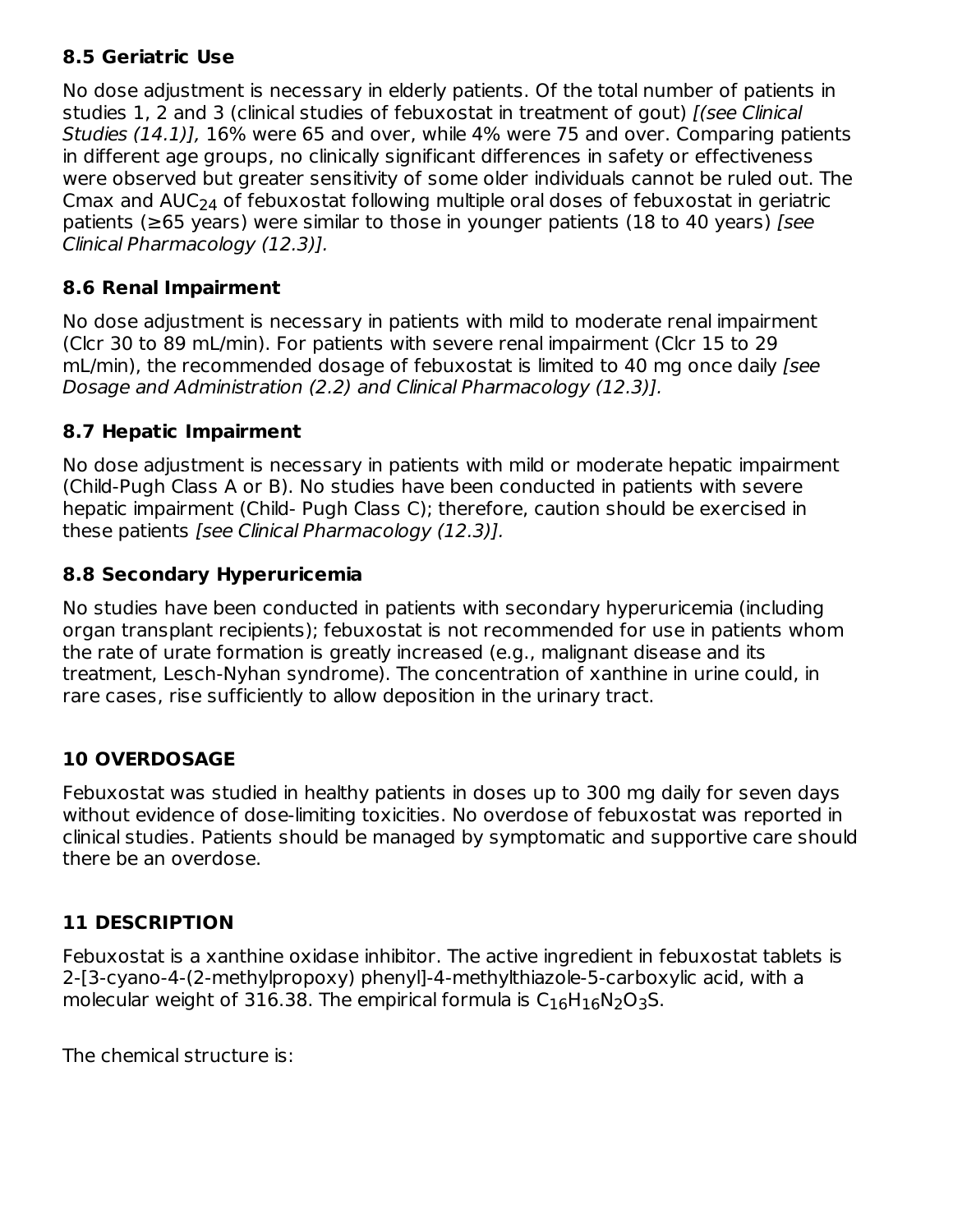

Febuxostat is a non-hygroscopic, white crystalline powder that is freely soluble in dimethylformamide; soluble in dimethylsulfoxide; sparingly soluble in ethanol; slightly soluble in methanol and acetonitrile; and practically insoluble in water. The melting range is 205ºC to 208ºC.

Febuxostat tablets for oral use contain the active ingredient, febuxostat, and are available in two dosage strengths, 40 mg and 80 mg. Inactive ingredients include colloidal silicon dioxide, croscarmellose sodium, hydroxypropyl cellulose, lactose monohydrate, magnesium stearate, microcrystalline cellulose. Febuxostat tablets are coated with Opadry II, green.

# **12 CLINICAL PHARMACOLOGY**

### **12.1 Mechanism of Action**

Febuxostat, a xanthine oxidase inhibitor, achieves its therapeutic effect by decreasing serum uric acid. Febuxostat is not expected to inhibit other enzymes involved in purine and pyrimidine synthesis and metabolism at therapeutic concentrations.

### **12.2 Pharmacodynamics**

### Effect on Uric Acid and Xanthine Concentrations

In healthy patients, febuxostat resulted in a dose dependent decrease in 24 hour mean serum uric acid concentrations and an increase in 24 hour mean serum xanthine concentrations. In addition, there was a decrease in the total daily urinary uric acid excretion. Also, there was an increase in total daily urinary xanthine excretion. Percent reduction in 24 hour mean serum uric acid concentrations was between 40% and 55% at the exposure levels of 40 mg and 80 mg daily doses.

### Effect on Cardiac Repolarization

The effect of febuxostat on cardiac repolarization as assessed by the QTc interval was evaluated in normal healthy patients and in patients with gout. Febuxostat in doses up to 300 mg daily (3.75 times the maximum recommended daily dosage), at steady-state, did not demonstrate an effect on the QTc interval.

### **12.3 Pharmacokinetics**

In healthy patients, maximum plasma concentrations ( $\rm C_{max}$ ) and AUC of febuxostat increased in a dose proportional manner following single and multiple doses of 10 mg (0.25 times the lowest recommended dosage) to 120 mg (1.5 times the maximum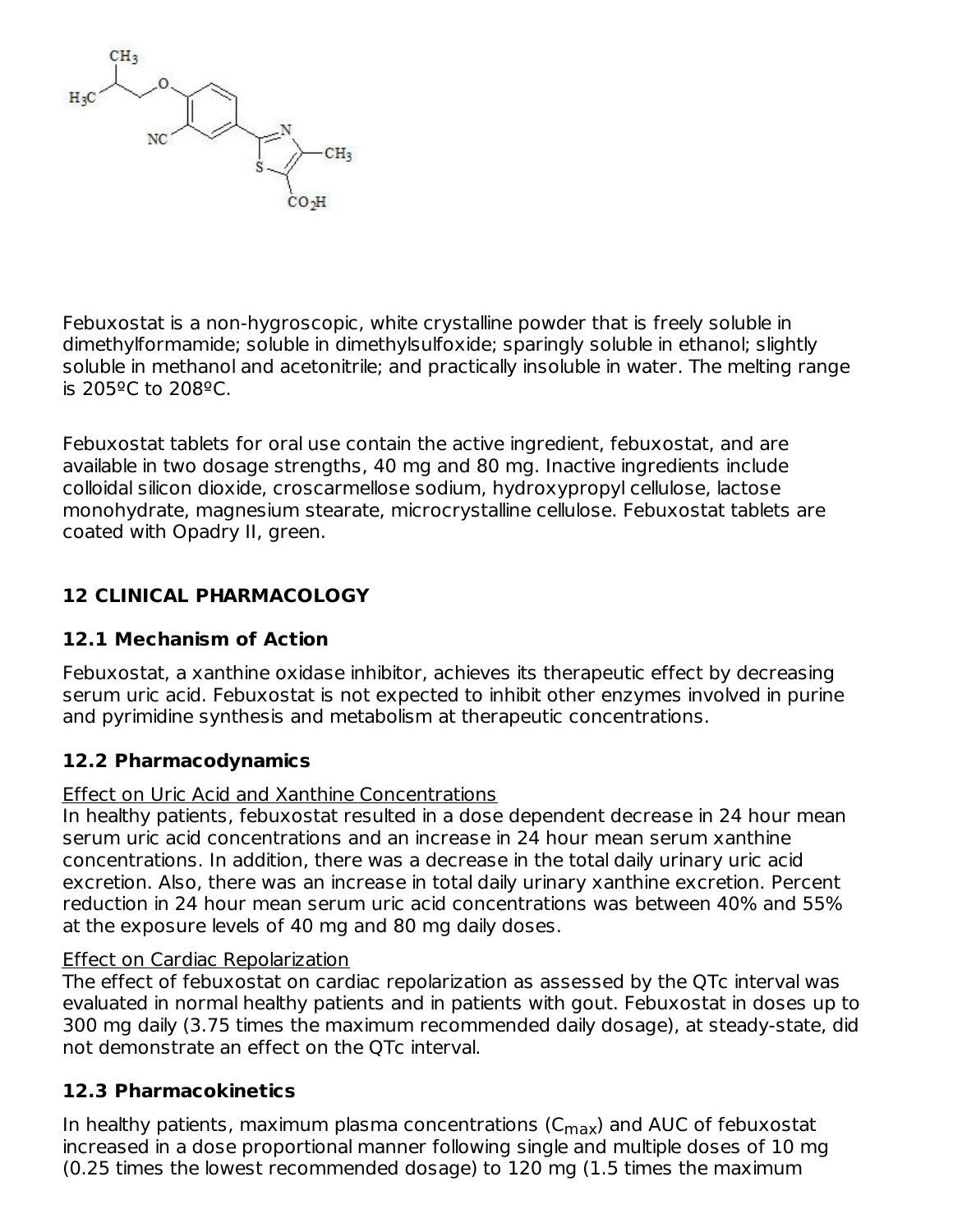recommended dosage). There is no accumulation when therapeutic doses are administered every 24 hours. Febuxostat has an apparent mean terminal elimination half-life (t $_{\rm 1/2}$ ) of approximately 5 to 8 hours. Febuxostat pharmacokinetic parameters for patients with hyperuricemia and gout estimated by population pharmacokinetic analyses were similar to those estimated in healthy patients.

### Absorption

The absorption of radiolabeled febuxostat following oral dose administration was estimated to be at least 49% (based on total radioactivity recovered in urine). Maximum plasma concentrations of febuxostat occurred between 1 and 1.5 hours postdose. After multiple oral 40 mg and 80 mg once daily doses, C<sub>max</sub> is approximately  $1.6 \pm 0.6$ mcg/mL (N=30), and 2.6  $\pm$  1.7 mcg/mL (N=227), respectively. Absolute bioavailability of the febuxostat tablet has not been studied.

Following multiple 80 mg once daily doses with a high fat meal, there was a 49% decrease in C<sub>max</sub> and an 18% decrease in AUC, respectively. However, no clinically significant change in the percent decrease in serum uric acid concentration was observed (58% fed vs. 51% fasting). Thus, febuxostat may be taken without regard to food.

Concomitant ingestion of an antacid containing magnesium hydroxide and aluminum hydroxide with an 80 mg single dose of febuxostat has been shown to delay absorption of febuxostat (approximately one hour) and to cause a 31% decrease in  $\mathsf{C}_{\mathsf{max}}$  and a 15% decrease in AUC $_{\infty}$ . As AUC rather than C $_{\sf max}$  was related to drug effect, change observed in AUC was not considered clinically significant. Therefore, febuxostat may be taken without regard to antacid use.

#### Distribution

The mean apparent steady state volume of distribution (Vss/F) of febuxostat was approximately 50 L (CV  $\sim$  40%). The plasma protein binding of febuxostat is approximately 99.2% (primarily to albumin), and is constant over the concentration range achieved with 40 mg and 80 mg doses.

### Metabolism

Febuxostat is extensively metabolized by both conjugation via uridine diphosphate glucuronosyltransferase (UGT) enzymes including UGT1A1, UGT1A3, UGT1A9, and UGT2B7 and oxidation via cytochrome P450 (CYP) enzymes including CYP1A2, 2C8 and 2C9 and non-P450 enzymes. The relative contribution of each enzyme isoform in the metabolism of febuxostat is not clear. The oxidation of the isobutyl side chain leads to the formation of four pharmacologically active hydroxy metabolites, all of which occur in plasma of humans at a much lower extent than febuxostat.

In urine and feces, acyl glucuronide metabolites of febuxostat (~35% of the dose), and oxidative metabolites, 67M-1 ( $\sim$ 10% of the dose), 67M-2 ( $\sim$ 11% of the dose), and 67M-4, a secondary metabolite from 67M-1 (~14% of the dose), appeared to be the major metabolites of febuxostat in vivo.

#### **Elimination**

Febuxostat is eliminated by both hepatic and renal pathways. Following an 80 mg oral dose of  $14C$ - labeled febuxostat, approximately 49% of the dose was recovered in the urine as unchanged febuxostat (3%), the acyl glucuronide of the drug (30%), its known oxidative metabolites and their conjugates (13%), and other unknown metabolites (3%). In addition to the urinary excretion, approximately 45% of the dose was recovered in the feces as the unchanged febuxostat (12%), the acyl glucuronide of the drug (1%), its known oxidative metabolites and their conjugates (25%), and other unknown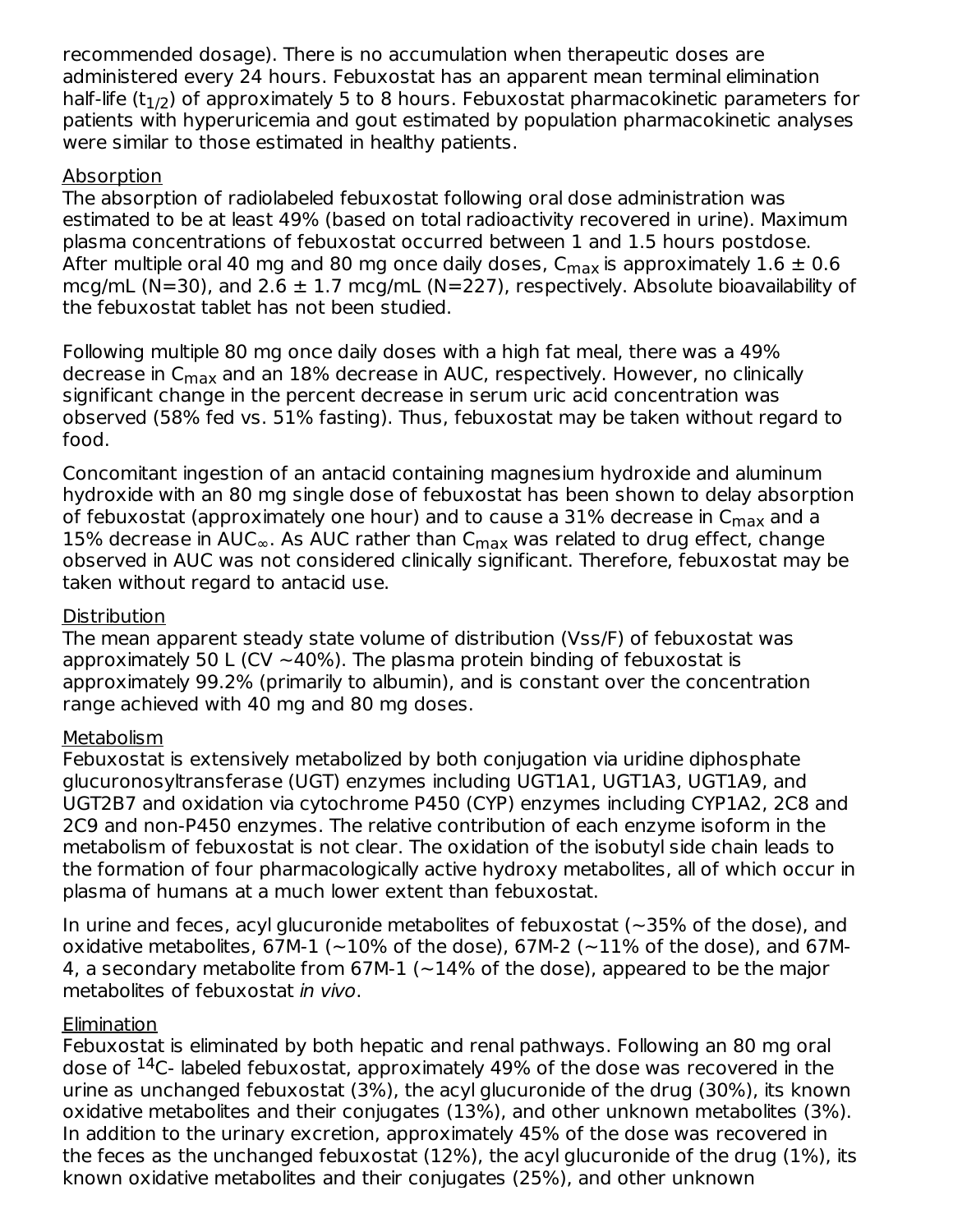#### metabolites (7%).

The apparent mean terminal elimination half-life (t $_{\rm 1/2}$ ) of febuxostat was approximately 5 to 8 hours.

#### Specific Populations

#### Geriatric Patients

The C $_{\sf max}$  and AUC of febuxostat and its metabolites following multiple oral doses of febuxostat in geriatric patients ( $\geq$ 65 years) were similar to those in younger patients (18 to 40 years). In addition, the percent decrease in serum uric acid concentration was similar between elderly and younger patients. No dose adjustment is necessary in geriatric patients [see Use in Specific Populations (8.5)].

#### Patients with Renal Impairment

In a dedicated phase I pharmacokinetics study, following multiple 80 mg doses of febuxostat in healthy patients with mild (Clcr 50 to 80 mL/min), moderate (Clcr 30 to 49 mL/min) or severe renal impairment (Clcr 10 to 29 mL/min), the Cmax of febuxostat did not change relative to patients with normal renal function (Clcr greater than 80 mL/min). AUC and half-life of febuxostat increased in patients with renal impairment in comparison to patients with normal renal function, but values were similar among three renal impairment groups. Mean febuxostat AUC values were up to 1.8 times higher in patients with renal impairment compared to those with normal renal function. Mean Cmax and AUC values for three active metabolites increased up to two and four-fold, respectively. However, the percent decrease in serum uric acid concentration for patients with renal impairment was comparable to those with normal renal function (58% in normal renal function group and 55% in the severe renal function group).

Based on population pharmacokinetic analysis, following multiple 40 mg or 80 mg doses of febuxostat, the mean oral clearance (CL/F) values of febuxostat in patients with gout and mild (n=334), moderate (n=232) or severe (n=34) renal impairment were decreased by 14%, 34%, and 48%, respectively, compared to patients with normal (n=89) renal function. The corresponding median AUC values of febuxostat at steadystate in patients with renal impairment were increased by 18%, 49%, and 96% after 40 mg dose, and 7%, 45% and 98% after 80 mg dose, respectively, compared to patients with normal renal function.

Febuxostat has not been studied in end stage renal impairment patients who are on dialysis.

#### Patients with Hepatic Impairment

Following multiple 80 mg doses of febuxostat in patients with mild (Child-Pugh Class A) or moderate (Child-Pugh Class B) hepatic impairment, an average of 20% to 30% increase was observed for both  $\mathsf{C}_{\mathsf{max}}$  and AUC $_{24}$  (total and unbound) in hepatic impairment groups compared to patients with normal hepatic function. In addition, the percent decrease in serum uric acid concentration was comparable between different hepatic groups (62% in healthy group, 49% in mild hepatic impairment group, and 48% in moderate hepatic impairment group). No dose adjustment is necessary in patients with mild or moderate hepatic impairment. No studies have been conducted in patients with severe hepatic impairment (Child-Pugh Class C); caution should be exercised in those patients [see Use in Specific Populations (8.7)].

#### Male and Female Patients

Following multiple oral doses of febuxostat, the  $\mathsf{C}_{\mathsf{max}}$  and  $\mathsf{AUC}_{24}$  of febuxostat were 30% and 14% higher in females than in males, respectively. However, weight-corrected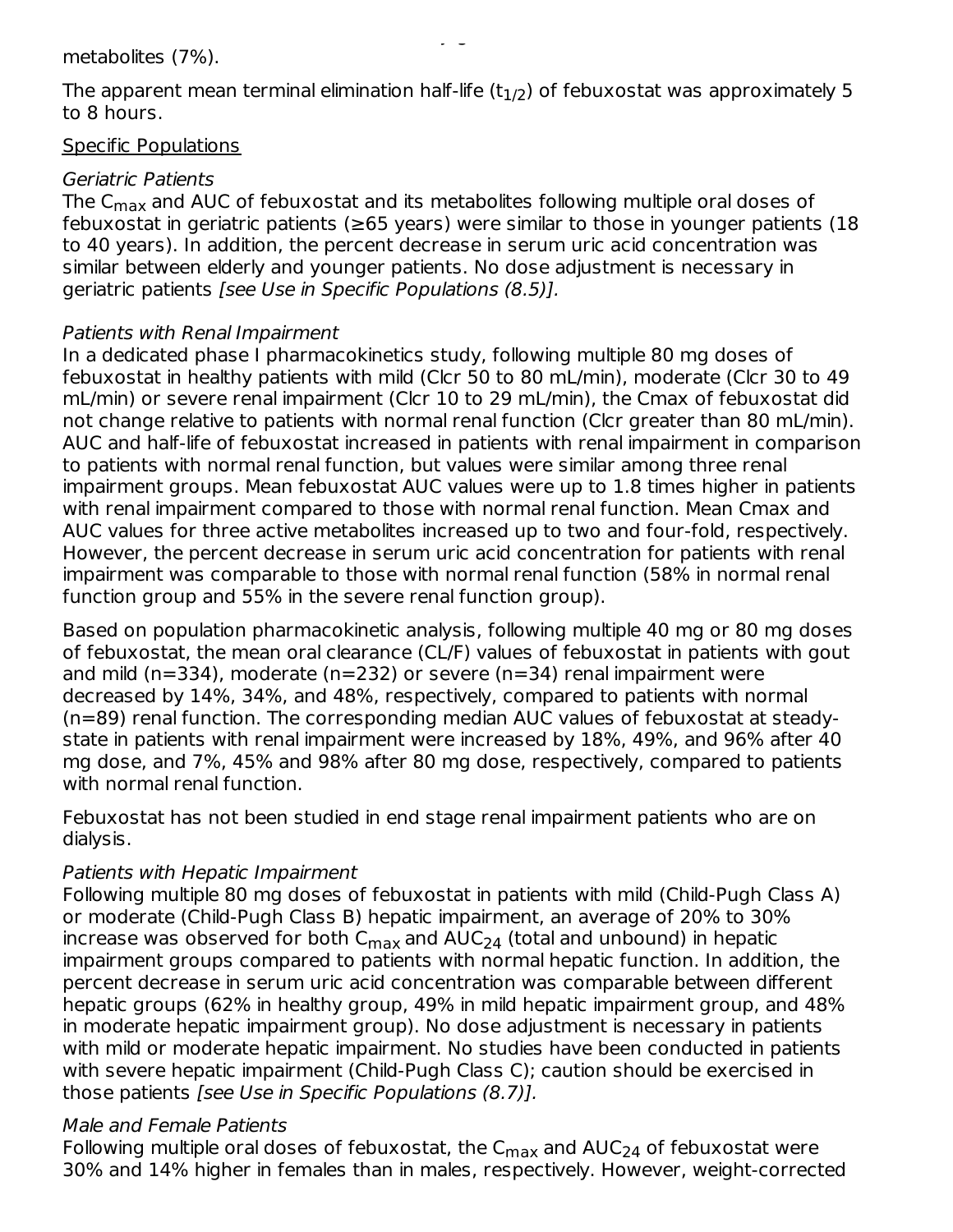$\mathsf{C}_{\mathsf{max}}$  and AUC were similar between the genders. In addition, the percent decrease in serum uric acid concentrations was similar between genders. No dose adjustment is necessary based on gender.

#### Racial Groups

No specific pharmacokinetic study was conducted to investigate the effects of race. **Drug Interaction Studies**

### Effect of Febuxostat on Other Drugs

Xanthine Oxidase Substrate Drugs-Azathioprine, Mercaptopurine, and Theophylline Febuxostat is an XO inhibitor. A drug-drug interaction study evaluating the effect of febuxostat upon the pharmacokinetics of theophylline (an XO substrate) in healthy patients showed that coadministration of febuxostat with theophylline resulted in an approximately 400-fold increase in the amount of 1-methylxanthine, one of the major metabolites of theophylline, excreted in the urine.

Since the long-term safety of exposure to 1-methylxanthine in humans is unknown, use with caution when coadministering febuxostat with theophylline.

Drug interaction studies of febuxostat with other drugs that are metabolized by XO (e.g., mercaptopurine and azathioprine) have not been conducted. Inhibition of XO by febuxostat may cause increased plasma concentrations of these drugs leading to toxicity. Febuxostat is contraindicated in patients being treated with azathioprine or mercaptopurine [see Contraindications (4) and Drug Interactions (7)].

Azathioprine and mercaptopurine undergo metabolism via three major metabolic pathways, one of which is mediated by XO. Although febuxostat drug interaction studies with azathioprine and mercaptopurine have not been conducted, concomitant administration of allopurinol [a xanthine oxidase inhibitor] with azathioprine or mercaptopurine has been reported to substantially increase plasma concentrations of these drugs. Because febuxostat is a xanthine oxidase inhibitor, it could inhibit the XOmediated metabolism of azathioprine and mercaptopurine leading to increased plasma concentrations of azathioprine or mercaptopurine that could result in severe toxicity.

### P450 Substrate Drugs

In vitro studies have shown that febuxostat does not inhibit P450 enzymes CYP1A2, 2C9, 2C19, 2D6, or 3A4 and it also does not induce CYP1A2, 2B6, 2C9, 2C19, or 3A4 at clinically relevant concentrations. As such, pharmacokinetic interactions between febuxostat and drugs metabolized by these CYP enzymes are unlikely.

### Effect of Other Drugs on Febuxostat

Febuxostat is metabolized by conjugation and oxidation via multiple metabolizing enzymes. The relative contribution of each enzyme isoform is not clear. Drug interactions between febuxostat and a drug that inhibits or induces one particular enzyme isoform is in general not expected.

### In Vivo Drug Interaction Studies

### **Theophylline**

No dose adjustment is necessary for theophylline when coadministered with febuxostat. Administration of febuxostat (80 mg once daily) with theophylline resulted in an increase of 6% in C<sub>max</sub> and 6.5% in AUC of theophylline. These changes were not considered statistically significant. However, the study also showed an approximately 400-fold increase in the amount of 1-methylxanthine (one of the major theophylline metabolites) excreted in urine as a result of XO inhibition by febuxostat. The safety of long-term exposure to 1-methylxanthine has not been evaluated. This should be taken into consideration when deciding to coadminister febuxostat and theophylline.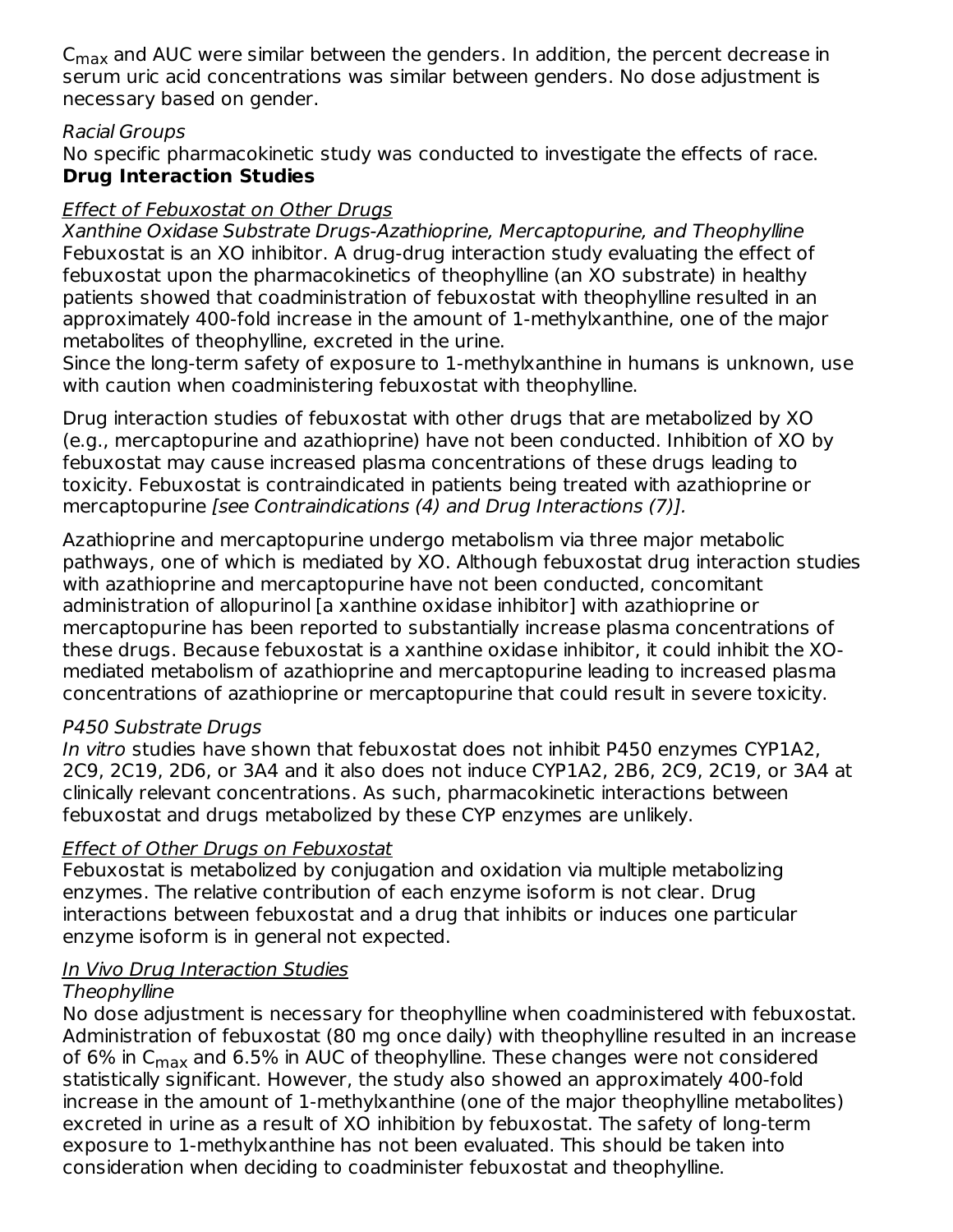#### **Colchicine**

No dose adjustment is necessary for either febuxostat or colchicine when the two drugs are coadministered. Administration of febuxostat (40 mg once daily) with colchicine (0.6 mg twice daily) resulted in an increase of 12% in C $_{\sf max}$  and 7% in AUC $_{24}$  of febuxostat. In addition, administration of colchicine (0.6 mg twice daily) with febuxostat (120 mg daily) resulted in a less than 11% change in C<sub>max</sub> or AUC of colchicine for both AM and PM doses. These changes were not considered clinically significant.

#### Naproxen

No dose adjustment is necessary for febuxostat or naproxen when the two drugs are coadministered. Administration of febuxostat (80 mg once daily) with naproxen (500 mg twice daily) resulted in a 28% increase in Cmax and a 40% increase in AUC of febuxostat. The increases were not considered clinically significant. In addition, there were no significant changes in the C $_{\sf max}$  or AUC of naproxen (less than 2%).

### Indomethacin

No dose adjustment is necessary for either febuxostat or indomethacin when these two drugs are coadministered. Administration of febuxostat (80 mg once daily) with indomethacin (50 mg twice daily) did not result in any significant changes in C<sub>max</sub> or AUC of febuxostat or indomethacin (less than 7%).

### Hydrochlorothiazide

No dose adjustment is necessary for febuxostat when coadministered with hydrochlorothiazide. Administration of febuxostat (80 mg) with hydrochlorothiazide (50 mg) did not result in any clinically significant changes in  $\mathsf{C}_{\mathsf{max}}$  or AUC of febuxostat (less than 4%), and serum uric acid concentrations were not substantially affected.

#### Warfarin

No dose adjustment is necessary for warfarin when coadministered with febuxostat. Administration of febuxostat (80 mg once daily) with warfarin had no effect on the pharmacokinetics of warfarin in healthy patients. INR and Factor VII activity were also not affected by the coadministration of febuxostat.

### Desipramine

Coadministration of drugs that are CYP2D6 substrates (such as desipramine) with febuxostat are not expected to require dose adjustment. Febuxostat was shown to be a weak inhibitor of CYP2D6 in vitro and in vivo. Administration of febuxostat (120 mg once daily) with desipramine (25 mg) resulted in an increase in C<sub>max</sub> (16%) and AUC (22%) of desipramine, which was associated with a 17% decrease in the 2-hydroxydesipramine to desipramine metabolic ratio (based on AUC).

# **13 NONCLINICAL TOXICOLOGY**

### **13.1 Carcinogenesis & Mutagenesis & Impairment Of Fertility**

Two year carcinogenicity studies were conducted in F344 rats and B6C3F1 mice. Increased transitional cell papilloma and carcinoma of the urinary bladder was observed at 24 mg/kg (25 times the MRHD on an AUC basis and 18.75 mg/kg (12.5 times the MRHD on an AUC basis) in male rats and female mice, respectively. The urinary bladder neoplasms were secondary to calculus formation in the kidney and urinary bladder.

Febuxostat showed a positive clastogenic response in a chromosomal aberration assay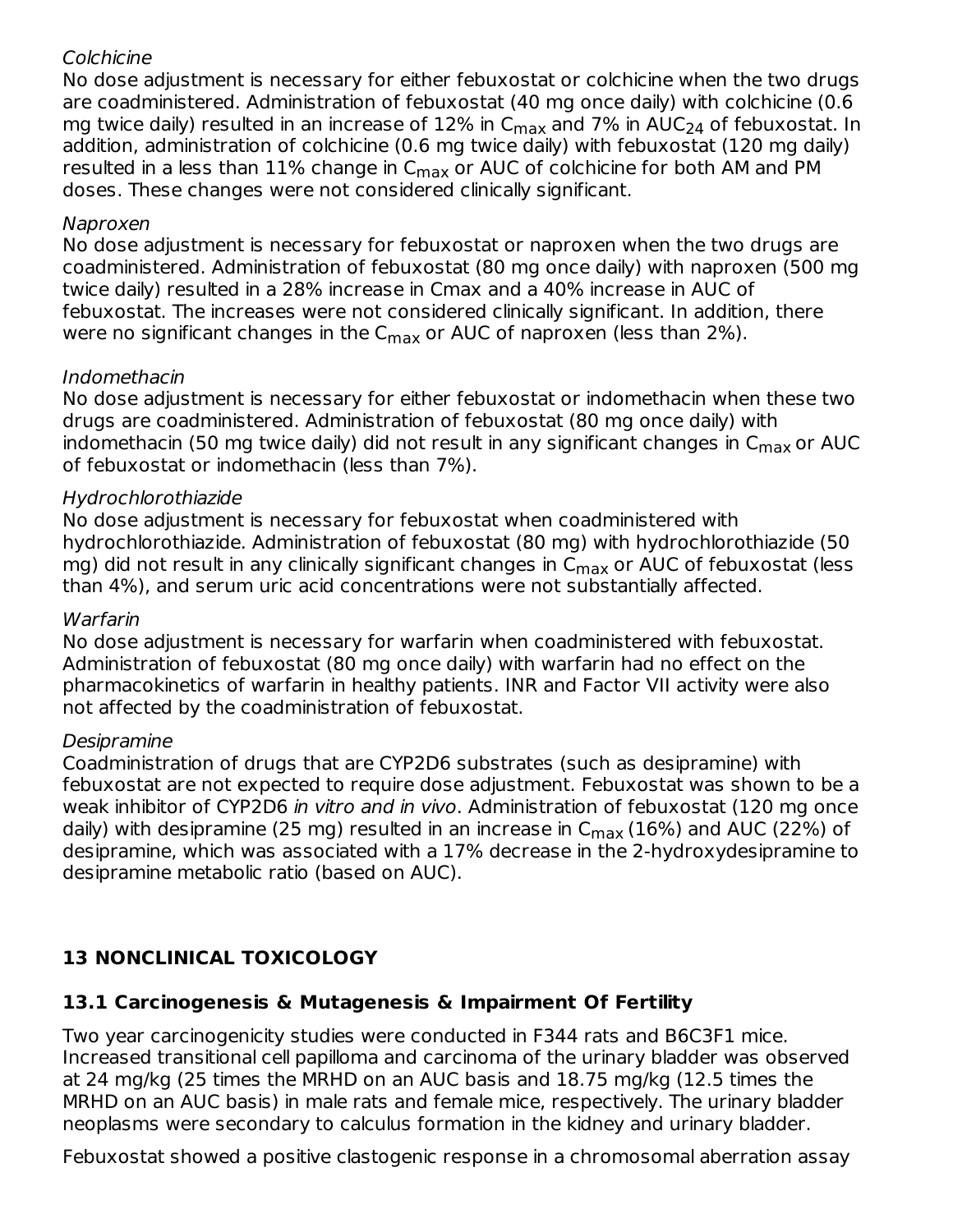in a Chinese hamster lung fibroblast cell line with and without metabolic activation in vitro. Febuxostat was negative in the following genotoxicity assays: the in vitro Ames assay, in vitro chromosomal aberration assay in human peripheral lymphocytes, the L5178Y mouse lymphoma cell line assay, the *in vivo* mouse micronucleus assay, and the rat unscheduled DNA synthesis assay.

Fertility and reproductive performance were unaffected in male or female rats that received febuxostat at oral doses up to 48 mg/kg/day (approximately 31 and 40 times the MRHD on an AUC basis in males and females respectively).

# **13.2 Animal Toxicology**

A 12 month toxicity study in beagle dogs showed deposition of xanthine crystals and calculi in kidneys at 15 mg/kg (approximately 4 times the MRHD on an AUC basis). A similar effect of calculus formation was noted in rats in a six month study due to deposition of xanthine crystals at 48 mg/kg (approximately 31 and 40 times the MRHD on an AUC basis in males and females respectively).

### **14 CLINICAL STUDIES**

A serum uric acid level of less than 6 mg/dL is the goal of antihyperuricemic therapy and has been established as appropriate for the treatment of gout.

### **14.1 Management of Hyperuricemia in Gout**

The efficacy of febuxostat was demonstrated in three randomized, double-blind, controlled trials in patients with hyperuricemia and gout. Hyperuricemia was defined as a baseline serum uric acid level ≥8 mg/dL.

Study 1 (ClinicalTrials.gov identifier NCT00430248) randomized patients to: febuxostat 40 mg daily, febuxostat 80 mg daily, or allopurinol (300 mg daily for patients with estimated creatinine clearance (Clcr)  $\geq 60$  mL/min or 200 mg daily for patients with estimated Clcr ≥30 mL/min and ≤59 mL/min). The duration of Study 1 was six months.

Study 2 (ClinicalTrials.gov identifier NCT00174915) randomized patients to: placebo, febuxostat 80 mg daily, febuxostat 120 mg daily, febuxostat 240 mg daily or allopurinol (300 mg daily for patients with a baseline serum creatinine  $\leq$ 1.5 mg/dL or 100 mg daily for patients with a baseline serum creatinine greater than 1.5 mg/dL and  $\leq 2$  mg/dL). The duration of Study 2 was six months.

Study 3 (ClinicalTrials.gov identifier NCT00102440), a one year study, randomized patients to: febuxostat 80 mg daily, febuxostat 120 mg daily, or allopurinol 300 mg daily. Patients who completed Study 2 and Study 3 were eligible to enroll in a Phase 3 longterm extension study in which patients received treatment with febuxostat for over three years.

In all three studies, patients received naproxen 250 mg twice daily or colchicine 0.6 mg once or twice daily for gout flare prophylaxis. In Study 1 the duration of prophylaxis was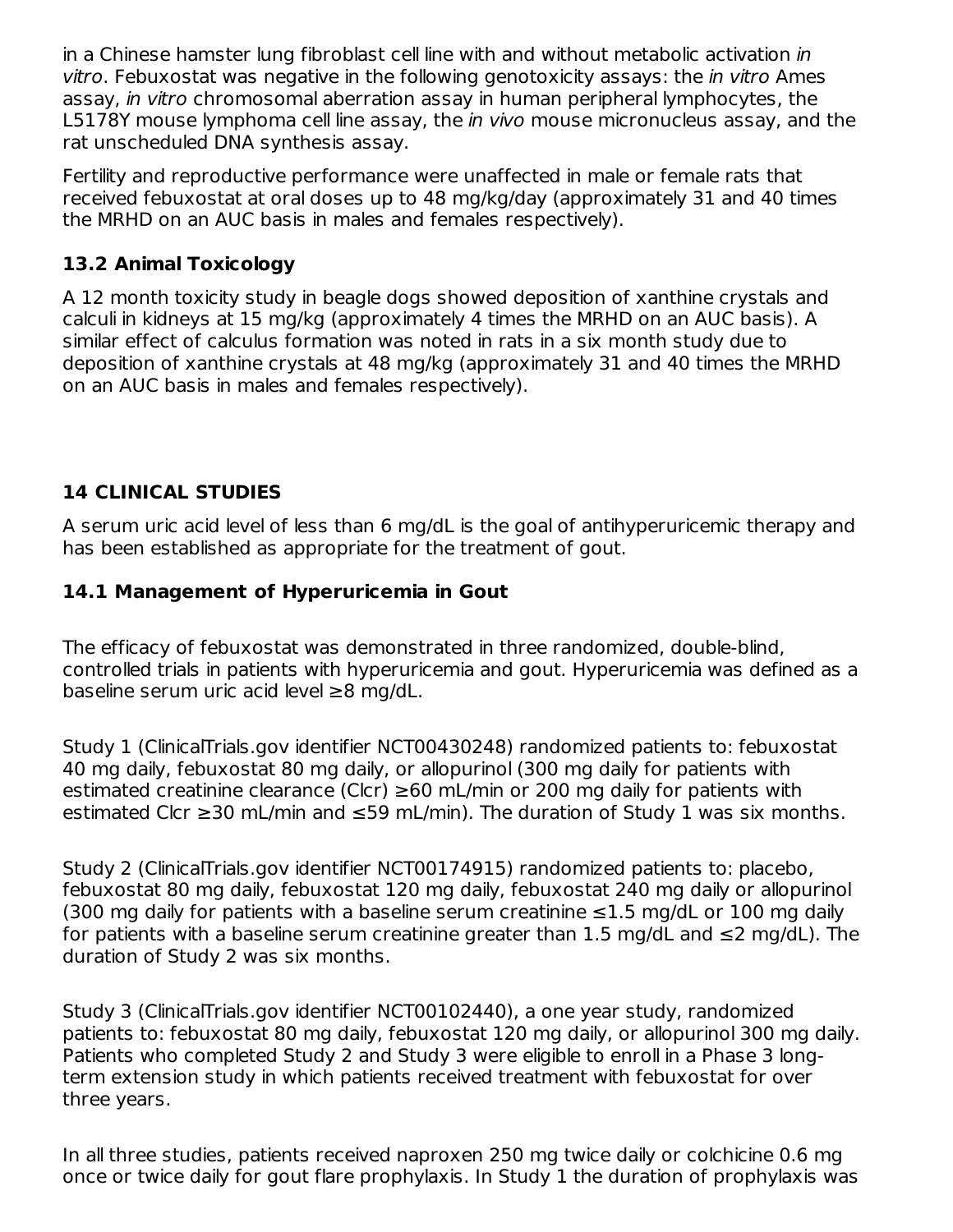six months; in Study 2 and Study 3 the duration of prophylaxis was eight weeks.

The efficacy of febuxostat was also evaluated in a four week dose ranging study which randomized patients to: placebo, febuxostat 40 mg daily, febuxostat 80 mg daily, or febuxostat 120 mg daily. Patients who completed this study were eligible to enroll in a long-term extension study in which patients received treatment with febuxostat for up to five years.

Patients in these studies were representative of the patient population for which febuxostat use is intended. Table 2 summarizes the demographics and baseline characteristics for the patients enrolled in the studies.

| Table 2: Patient Demographics and Baseline Characteristics in |                     |  |  |  |
|---------------------------------------------------------------|---------------------|--|--|--|
| Study 1, Study 2, and Study 3                                 |                     |  |  |  |
| Male                                                          | 95%                 |  |  |  |
| Race: Caucasian                                               | 80%                 |  |  |  |
| African American                                              | 10%                 |  |  |  |
| Ethnicity: Hispanic or Latino                                 | 7%                  |  |  |  |
| <b>Alcohol User</b>                                           | 67%                 |  |  |  |
| Mild to Moderate Renal Insufficiency                          | 59%                 |  |  |  |
| (percent with estimated Clcr less than 90 mL/min)             |                     |  |  |  |
| History of Hypertension                                       | 49%                 |  |  |  |
| History of Hyperlipidemia                                     | 38%                 |  |  |  |
| BMI ≥ 30 kg/m2                                                | 63%                 |  |  |  |
| Mean BMI                                                      | 33 kg/m2            |  |  |  |
| Baseline sUA $\geq$ 10 mg/dL                                  | 36%                 |  |  |  |
| Mean baseline sUA                                             | $9.7 \text{ mg/dL}$ |  |  |  |
| Experienced a gout flare in previous year                     | 85%                 |  |  |  |

#### Serum Uric Acid Level less than 6 mg/dL at Final Visit

Febuxostat 80 mg was superior to allopurinol in lowering serum uric acid to less than 6 mg/dL at the final visit. Febuxostat 40 mg daily, although not superior to allopurinol, was effective in lowering serum uric acid to less than 6 mg/dL at the final visit (Table 3).

#### **Table 3: Proportion of Patients with Serum Uric Acid Levels less than 6 mg/dL at Final Visit**

|              |                                             |  | Difference in Proportion |                |  |
|--------------|---------------------------------------------|--|--------------------------|----------------|--|
|              |                                             |  | (95% CI)                 |                |  |
|              |                                             |  | Febuxostat<br>Febuxostat |                |  |
|              |                                             |  | 40 mg                    | 80 mg          |  |
|              |                                             |  | vs allopurinol           | vs allopurinol |  |
|              | FebuxostatFebuxostat                        |  |                          |                |  |
| Study*       | 40 mg daily 80 mg daily allopurinol Placebo |  |                          |                |  |
| Study 1      |                                             |  |                          |                |  |
| $(6$ months) |                                             |  | 3%                       | 25% (20%,      |  |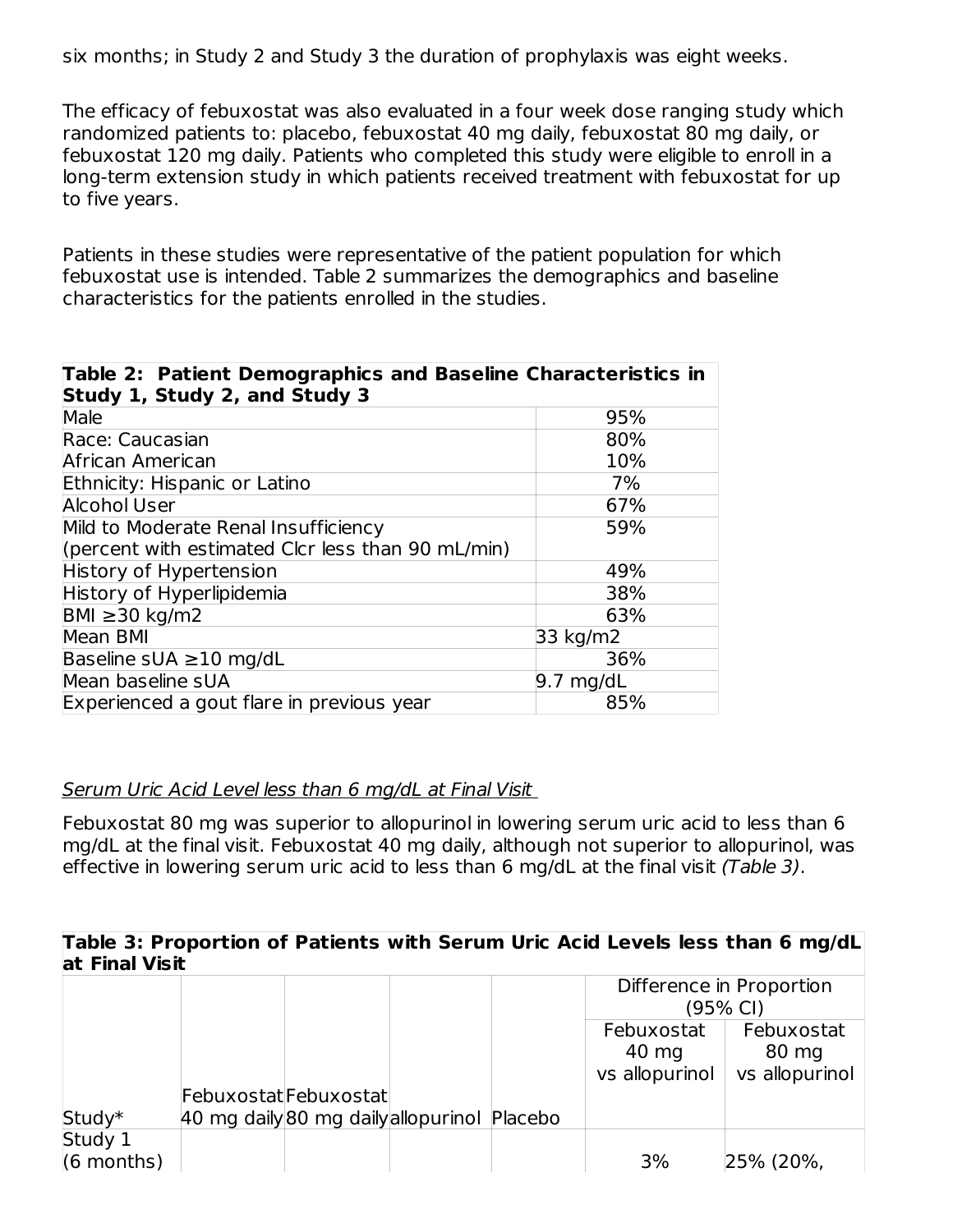| $(N=2268)$    | 45% | 67% | 42% |       | $(-2\%, 8\%)$ | $30\%$       |
|---------------|-----|-----|-----|-------|---------------|--------------|
| Study 2       |     |     |     |       |               |              |
| $(6$ months)  |     |     |     |       |               | $33\%$ (26%, |
| $(N=643)$     |     | 72% | 39% | $1\%$ |               | 42%          |
| Study 3       |     |     |     |       |               |              |
| $(12$ months) |     |     |     |       |               | 38% (30%,    |
| $(N=491)$     |     | 74% | 36% |       |               | 46%)         |

\*Randomization was balanced between treatment groups, except in Study 2 in which twice as many patients were randomized to each of the active treatment groups compared to placebo.

In 76% of febuxostat 80 mg patients, reduction in serum uric acid levels to less than 6 mg/dL was noted by the Week 2 visit. Average serum uric acid levels were maintained at 6 mg/dL or below throughout treatment in 83% of these patients.

In all treatment groups, fewer patients with higher baseline serum urate levels  $(\geq 10$ mg/dL) and/or tophi achieved the goal of lowering serum uric acid to less than 6 mg/dL at the final visit; however, a higher proportion achieved a serum uric acid less than 6 mg/dL with febuxostat 80 mg than with febuxostat 40 mg or allopurinol.

Study 1 evaluated efficacy in patients with mild to moderate renal impairment (i.e., baseline estimated Clcr less than 90 mL/min). The results in this sub group of patients are shown in Table 4.

| less than                                         |                  |                         | Mild or     | Table 4: Proportion of Patients with Serum Uric Acid Levels<br><b>Moderate</b><br>Renal |
|---------------------------------------------------|------------------|-------------------------|-------------|-----------------------------------------------------------------------------------------|
| mg/dL<br>6<br>Impairment at<br><b>Final Visit</b> | in Patients with |                         |             |                                                                                         |
|                                                   |                  |                         |             | Difference in Proportion                                                                |
|                                                   |                  |                         |             | (95% CI)                                                                                |
|                                                   |                  |                         | Febuxostat  | Febuxostat                                                                              |
|                                                   |                  |                         | 40 mg vs    | 80 mg vs                                                                                |
| Febuxostat                                        | Febuxostat       | allopurino <sup>*</sup> | allopurinol | allopurinol                                                                             |
| 40 mg daily                                       | 80 mg daily      | 300 mg daily            |             |                                                                                         |
| $(N=479)$                                         | $(N=503)$        | $(N=501)$               |             |                                                                                         |
|                                                   |                  |                         | 7% (1%,     | 29% (23%,                                                                               |
| 50%                                               | 72%              | 42%                     | 14%)        | 35%)                                                                                    |

\*Allopurinol patients (n=145) with estimated Clcr ≥30 mL/min and Clcr ≤59 mL/min were dosed at 200 mg daily.

# **14.2 Cardiovascular Safety Study**

A randomized, double-blind, allopurinol-controlled CV outcomes study (CARES) was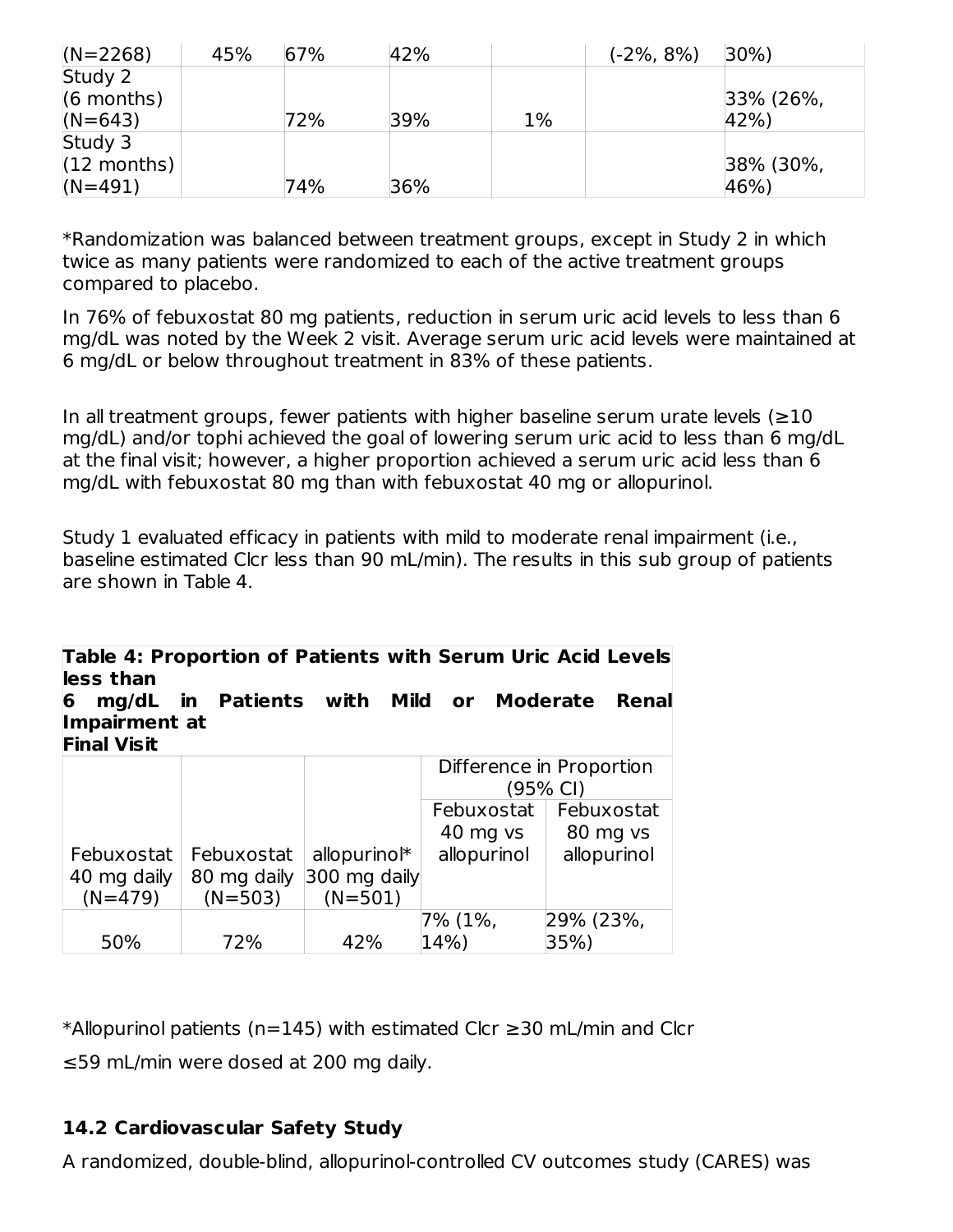conducted to evaluate the CV risk of febuxostat. The study compared the risk of MACE between patients treated with febuxostat (N=3098) and allopurinol-treated patients (N=3092). The primary endpoint was the time to first occurrence of a MACE defined as the composite of CV death, nonfatal MI, nonfatal stroke, or unstable angina with urgent coronary revascularization. The study was designed to exclude a prespecified risk margin of 1.3 for the hazard ratio of MACE. An independent committee conducted a blinded evaluation of serious CV adverse events according to predefined criteria (adjudication) for determination of MACE. The study was event driven and patients were followed until a sufficient number of primary outcome events accrued. The median onstudy follow-up time was 2.6 years.

Patients randomized to febuxostat initially received 40 mg once daily which was increased to 80 mg once daily, if their sUA was ≥6mg/dL at Week 2. For patients randomized to allopurinol, those who had normal renal function or mild renal impairment (estimated creatinine clearance (eClcr) ≥60 to ˂90 mL/minute) initially received 300 mg once daily with 100 mg/day dose increments monthly until either sUA ˂6mg/dL or an allopurinol dosage of 600 mg once daily was achieved; those who had moderate renal impairment (eClcr  $≥30$  to  $<sup>5</sup>60$  mL/minute) initially received 200 mg once daily with 100</sup> mg/day dose increments monthly until either a sUA ˂6 mg/dL or an allopurinol dosage of 400 mg once daily was achieved.

The mean age of the population was 65 years (range: 44 to 93 years). Most patients were male (84%) and Caucasian (69%). Patients had a diagnosis of gout for approximately 12 years, a mean baseline sUA of 8.7 mg/dL, and 90% had experienced at least one gout flare in the past year. CV history included MI (39%), hospitalization for unstable angina (28%), cardiac revascularization (37%), and stroke (14%). The most prevalent comorbid conditions were hypertension (92%), hyperlipidemia (87%), diabetes mellitus (55%), diabetes mellitus with micro-or macrovascular disease (39%), and renal impairment [92% with an eClcr 30 to 89 mL/minute]. The use of CV disease medication was balanced across treatment groups. Baseline CV disease medications included: ACE inhibitors or ARBs (70%), lipid modifying agents (74%), aspirin (62%), beta-blockers (59%), calcium channel blockers (26%), and nonaspirin antiplatelet medications (31%).

Table 5 shows the study results for the primary MACE composite endpoint and its individual components. For the composite primary endpoint, the febuxostat group was non-inferior compared with the allopurinol group. The rates of nonfatal MI, stroke, and unstable angina with urgent coronary revascularization were similar. There was a higher rate of CV deaths in patients treated with febuxostat (134 CV deaths; 1.5 per 100 PY) than in allopurinol-treated patients (100 CV deaths; 1.1 per 100 PY). Sudden cardiac death was the most common cause of adjudicated CV deaths in the febuxostat group (83 of 3,098; 2.7%) as compared to the allopurinol group (56 of 3,092; 1.8%). The biological plausibility of CV death associated with febuxostat is unclear.

All-cause mortality was higher in the febuxostat group (243 deaths [7.8%]; 2.6 per 100 PY) than the allopurinol group (199 deaths [6.4%]; 2.2 per 100 PY) [Hazard Ratio: 1.22, 95% CI: 1.01, 1.47], due to a higher rate of CV deaths.

| Table 5: Patients with MACE in CARES (Cardiovascular<br>Outcomes Study in Patients with Gout) |                                  |                                                              |  |  |                               |
|-----------------------------------------------------------------------------------------------|----------------------------------|--------------------------------------------------------------|--|--|-------------------------------|
|                                                                                               |                                  | <b>Allopurinol</b><br>Febuxostat<br>$N = 3092$<br>$N = 3098$ |  |  | <b>Hazard</b><br><b>Ratio</b> |
|                                                                                               | Number of   Rate   Number   Rate |                                                              |  |  |                               |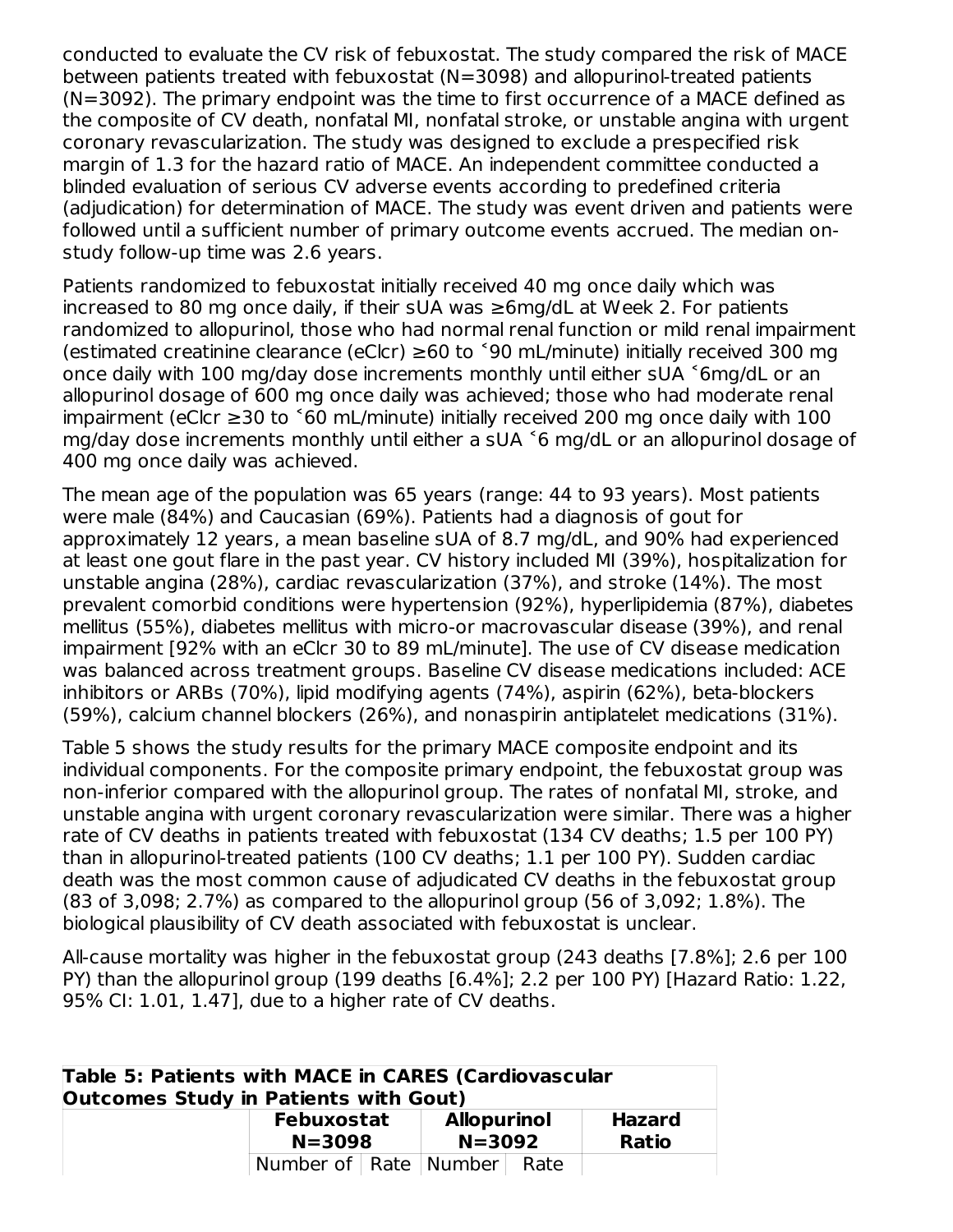|                                                                 | <b>Patients</b><br>with<br>Event<br>(% ) | per<br>100<br>PY* | οf<br><b>Patients</b><br>with<br>Event<br>(%) | per<br>100<br>PY* | 95% CI               |
|-----------------------------------------------------------------|------------------------------------------|-------------------|-----------------------------------------------|-------------------|----------------------|
| <b>Composite of</b>                                             | 335 (10.8) 3.8                           |                   | 321                                           | 3.7               | 1.03                 |
| primary endpoint<br><b>MACE</b>                                 |                                          |                   | (10.4)                                        |                   | (0.89, 1.21)         |
| <b>Cardiovascular</b><br>Death                                  | 134 (4.3)                                | 1.5               | 100(3.2) 1.1                                  |                   | 1.34<br>(1.03, 1.73) |
| <b>Nonfatal MI</b>                                              | 111 (3.6)                                | 1.2               | 118(3.8) 1.3                                  |                   | 0.93<br>(0.72, 1.21) |
| <b>Nonfatal stroke</b>                                          | 71 (2.3)                                 | 0.8               | 70(2.3)                                       | 0.8               | 1.01<br>(0.73, 1.41) |
| Unstable angina<br>with<br>urgent coronary<br>revascularization | 49 (1.6)                                 | 0.5               | 56(1.8)                                       | 0.6               | 0.86<br>(0.59, 1.26) |

\*Patient Years (PY)

#### **16 HOW SUPPLIED/STORAGE AND HANDLING**

Febuxostat 40 mg tablets are light green to green in colour, round shaped coated tablets, debossed with "F40" on one side and plain on the other side and supplied as:

#### **NDC Number Size**

- 67877-668-30 Bottle of 30 Tablets
- 67877-668-90 Bottle of 90 Tablets
- 67877-668-10 Bottle of 1000 Tablets
- 67877-668-38 Hospital Unit Dose Pack of 100 Tablets

Febuxostat 80 mg tablets are light green to green in colour, tear drop shaped coated tablets, debossed with "F80" on one side and plain on the other side and supplied as:

| <b>NDC Number</b> | <b>Size</b>                            |
|-------------------|----------------------------------------|
| 67877-669-30      | Bottle of 30 Tablets                   |
| 67877-669-01      | Bottle of 100 Tablets                  |
| 67877-669-10      | Bottle of 1000 Tablets                 |
| 67877-669-38      | Hospital Unit Dose Pack of 100 Tablets |
|                   |                                        |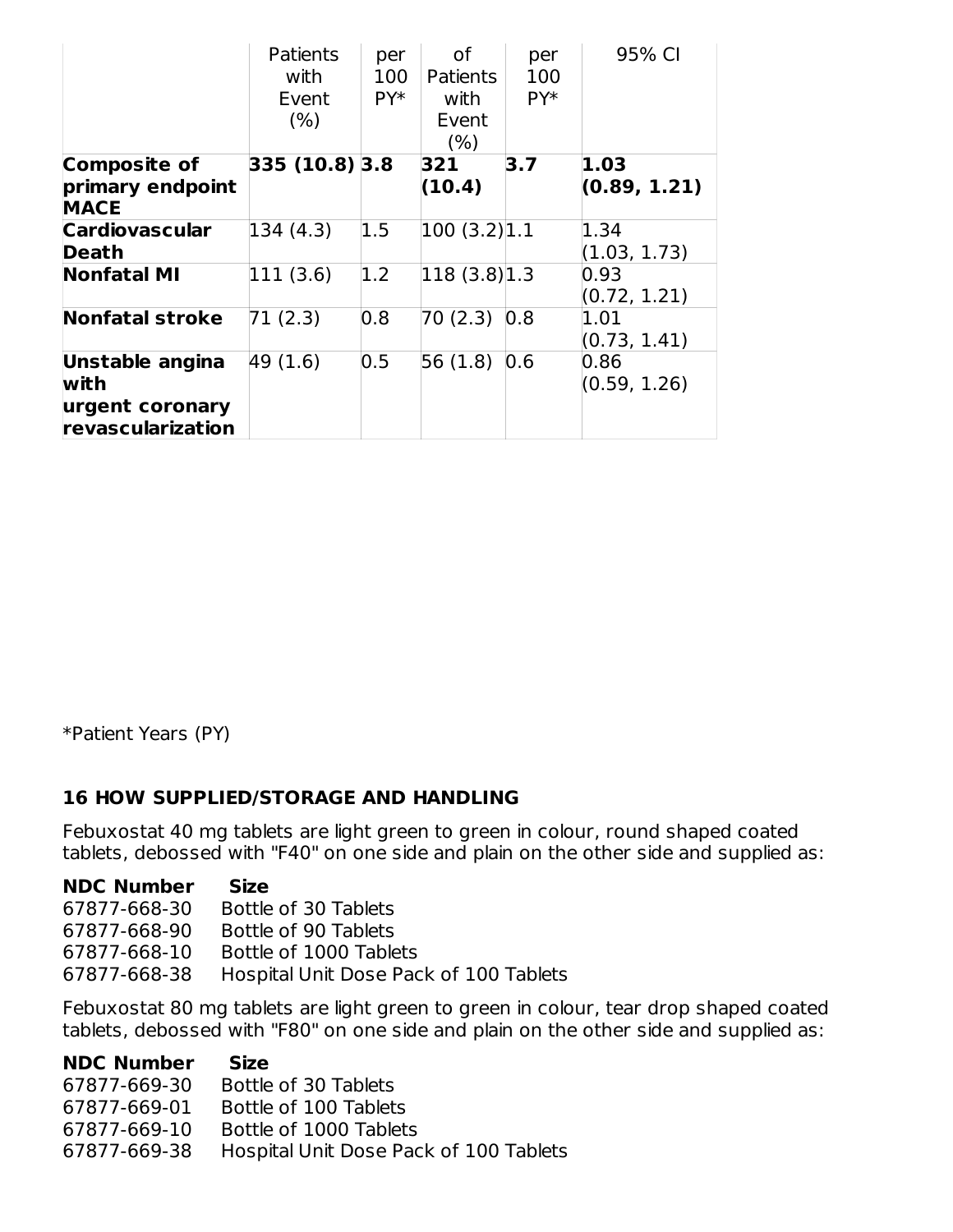Protect from light. Store at 20°C to 25°C (68°F to 77°F); excursions permitted between 15°C to 30°C (59°F to 86°F). [see USP Controlled Room Temperature].

# **17 PATIENT COUNSELING INFORMATION**

Advise the patient to read the FDA-approved patient labeling (Medication Guide) CV Death

Inform patients that gout patients with established CV disease treated with febuxostat had a higher rate of CV death compared to those treated with allopurinol in a CV outcomes study. Inform all patients of the higher rate of CV death with febuxostat compared to allopurinol. Instruct all patients (those with and without CV disease) to be alert for the development of signs and symptoms of CV events *[see Warnings and* Precautions (5.1)].

#### Gout Flares

Inform patients that after initiation of febuxostat there was an increased frequency of gout flares. Instruct patients that it is recommended to initiate and continue gout prophylaxis therapy for six months while taking febuxostat [see Warnings and Precautions (5.2)].

#### Hepatic Effects

Inform patients that hepatic effects have occurred in patients treated with febuxostat and instruct them to inform their healthcare provider if they experience liver injury symptoms [see Warnings and Precautions (5.3)].

#### Serious Skin Reactions

Inform patients that serious skin and hypersensitivity reactions have occurred in patients treated with febuxostat. Instruct patients to discontinue febuxostat if they develop symptoms of these reactions [see Warnings and Precautions (5.4)].

#### **MEDICATION GUIDE**

#### **Febuxostat (fe BUX oh stat) tablets, for oral use**

Read the Medication Guide that comes with febuxostat tablets before you start taking it and each time you get a refill. There may be new information. The Medication Guide does not take the place of talking with your doctor about your medical condition or your treatment.

#### **What is the most important information that I should know about febuxostat tablets?**

**Febuxostat tablets may cause serious side effects, including: Heart -related deaths.**

**Call your doctor or get emergency medical help right away if you have any of the following symptoms, especially if they are new, worse, or worry you:**

- chest pain
- numbness or weakness in one side of your body
- shortness of breath or trouble breathing
- slurring of speech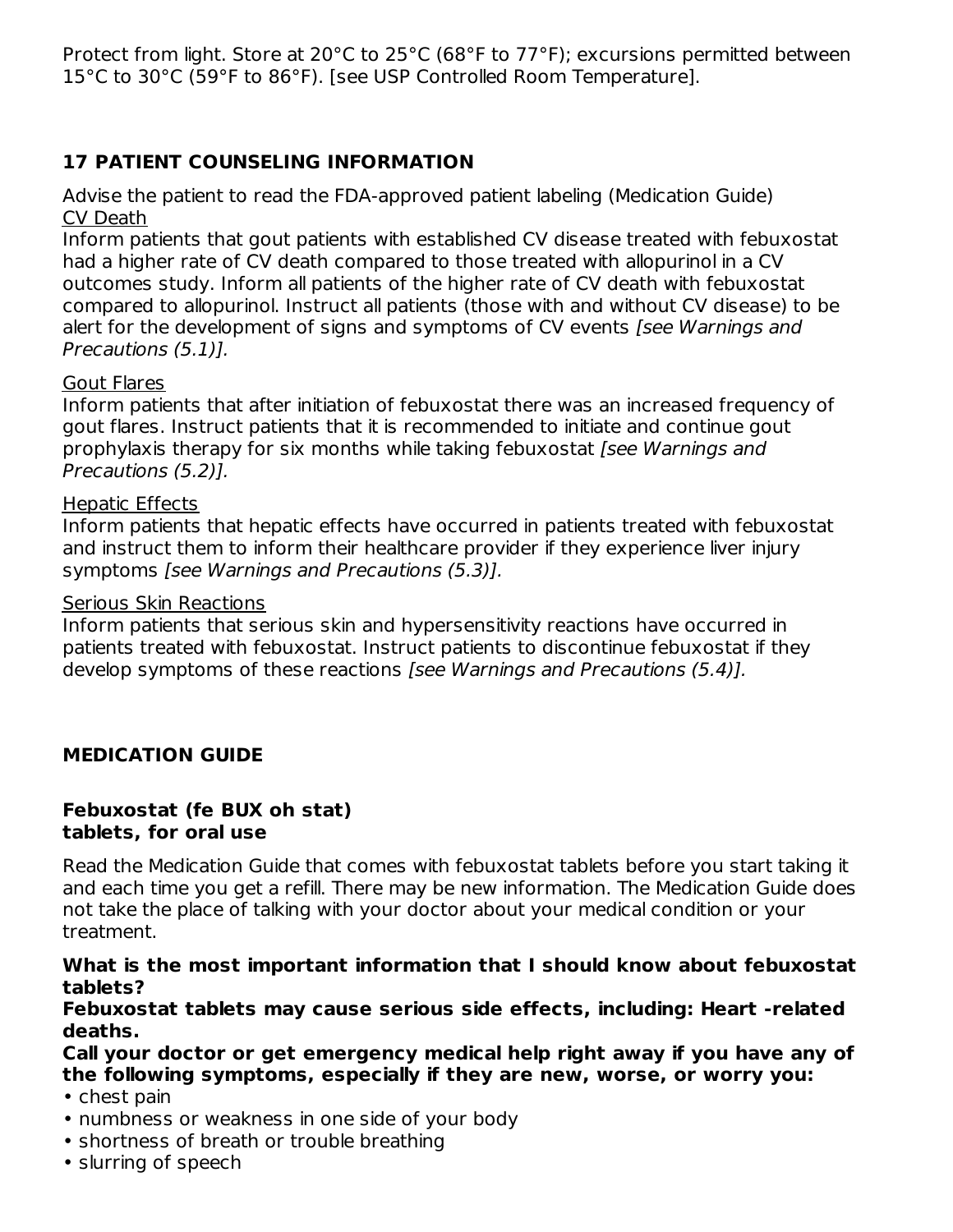- dizziness, fainting or feeling lightheaded
- rapid or irregular heartbeat
- sudden blurry vision or sudden severe headache

### **What is febuxostat tablets?**

Febuxostat tablets is a prescription medicine called a xanthine oxidase (XO) inhibitor used to lower blood uric acid levels in adult patients with gout when allopurinol has not worked well enough or when allopurinol is not right for you. Febuxostat is not for use in people who do not have symptoms of high blood uric acid levels.

It is not known if febuxostat tablets is safe and effective in children.

#### **Who should not take febuxostat tablets? Do not take febuxostat tablets if you:**

- take azathioprine (Azasan, Imuran)
- take mercaptopurine (Purinethol, Purixan)

#### **What should I tell my doctor before taking febuxostat tablets? Before taking febuxostat tablets tell your doctor about all of your medical conditions, including if you:**

- have taken allopurinol and what happened to you while you were taking it.
- have a history of heart disease or stroke.
- have liver or kidney problems.

• are pregnant or plan to become pregnant. It is not known if febuxostat tablets will harm your unborn baby. Talk with your doctor if you are pregnant or plan to become pregnant.

• are breastfeeding or plan to breastfeed. It is not known if febuxostat passes into your breast milk. You and your doctor should decide if you should take febuxostat tablets while breastfeeding.

**Tell your doctor about all the medicines you take,** including prescription and over-the-counter medicines, vitamins, and herbal supplements. Febuxostat tablets may affect the way other medicines work, and other medicines may affect how febuxostat tablets works.

Know the medicines you take. Keep a list of them to show your doctor and pharmacist when you get a new medicine.

### **How should I take febuxostat tablets?**

- Take febuxostat tablets exactly as your doctor tells you to take it.
- Febuxostat tablets can be taken with or without food.
- Febuxostat tablets can be taken with antacids.
- Your gout may get worse (flare) when you start taking febuxostat tablets. **Do not**

#### **stop taking febuxostat tabletsbecause you have a flare.**

Your doctor may do certain tests while you take febuxostat tablets.

#### **What are the possible side effects of febuxostat tablets? Febuxostat tablets may cause serious side effects, including:**

• **Heart problems.** See "What is the most important information I should know about febuxostat tablets?"

• **Gout Flares.** Gout flares can happen when you start taking febuxostat tablets. Your doctor may give you other medicines to help prevent your gout flares.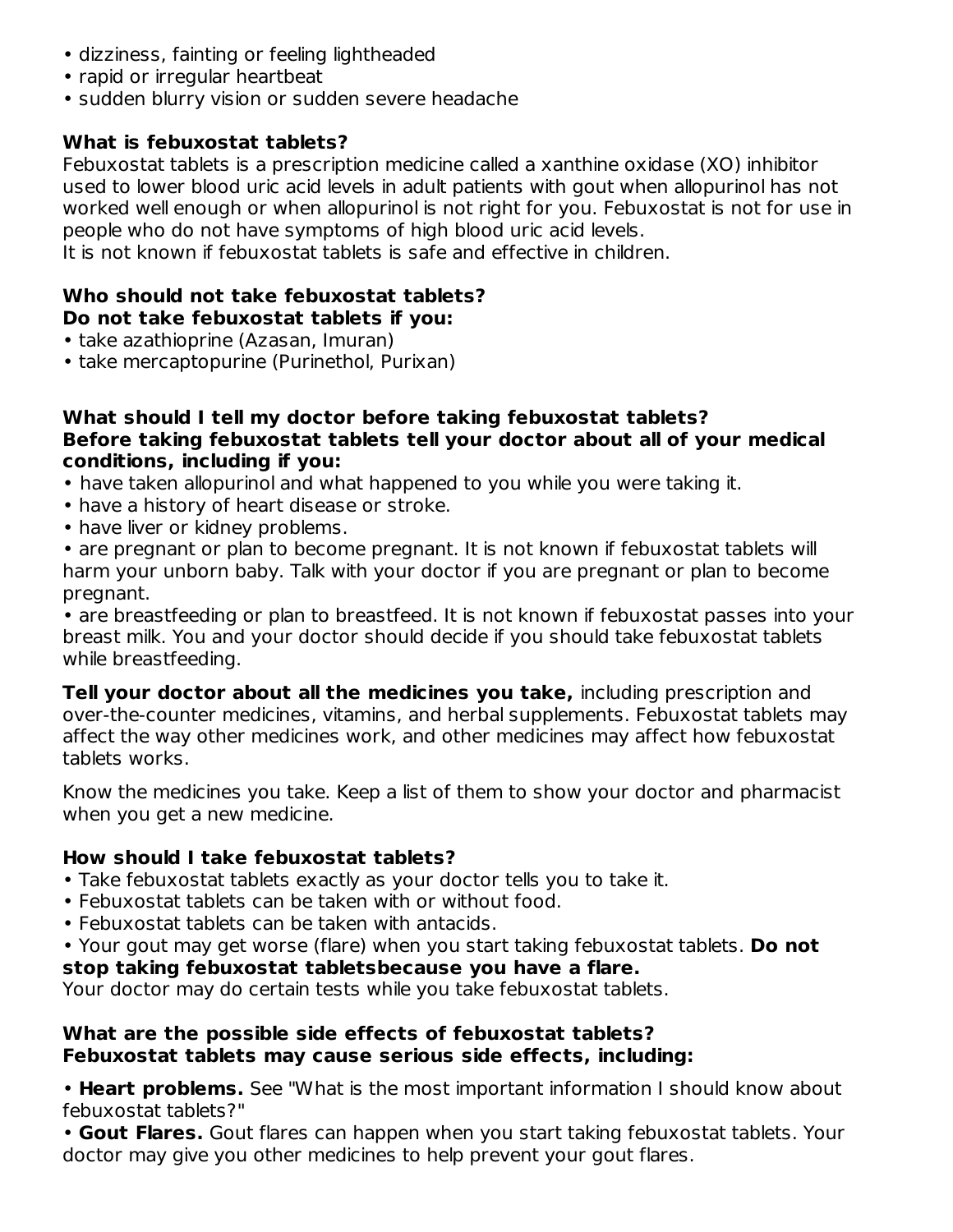• **Liver problems.** Liver problems can happen in people who take febuxostat tablets. Your doctor may do blood tests to check how well your liver is working before and during your treatment with febuxostat tablets. Tell your doctor if you get any of the following signs or symptoms of liver problems:

o fatigue

o loss of appetite for several days or longer

o pain, aching, or tenderness on the right side of your stomach-area

o dark or "tea-colored" urine

o your skin or the white part of your eyes turns yellow (jaundice)

• **Severe skin and allergic reactions**. Serious skin and allergic reactions that may affect different parts of the body such as your liver, kidneys, heart or lungs, can happen in people who take febuxostat tablets. Call your doctor right away or get emergency medical help if you have any of the following symptoms:

- 
- o rash o sores around the lips, eyes or mouth
- o red and painful skin o swollen face, lips, mouth, tongue or throat
- o severe skin blisters o flu-like symptoms
- o peeling skin

## **The most common side effects of febuxostat tablets include:**

- abnormal liver function test joint pain
- nausea rash

These are not all of the possible side effects of febuxostat tablets.

**Call your doctor for medical advice about side effects. You may report side effects to FDA at 1-800-FDA-1088.**

### **How should I store febuxostat tablets?**

- Store febuxostat tablets at room temperature.
- Keep febuxostat tablets out of the light.

#### **Keep febuxostat tablets and all medicines out of the reach of children.**

#### **General information about the safe and effective use of febuxostat tablets.**

Medicines are sometimes prescribed for purposes other than those listed in a Medication Guide. Do not use febuxostat tablets for a condition for which it was not prescribed. Do not give febuxostat tablets to other people, even if they have the same symptoms that you have. It may harm them.

You can ask your doctor or pharmacist for information about febuxostat tablets that is written for health professionals.

#### **What are the ingredients in febuxostat tablets?**

Active ingredient: febuxostat

Inactive ingredients: colloidal silicon dioxide, croscarmellose sodium, hydroxypropyl cellulose, lactose monohydrate, magnesium stearate, microcrystalline cellulose and Opadry II, green.

# **Manufactured in India by: Alkem Laboratories Limited**

H.O.: ALKEM HOUSE, Senapati Bapat Marg, Lower Parel,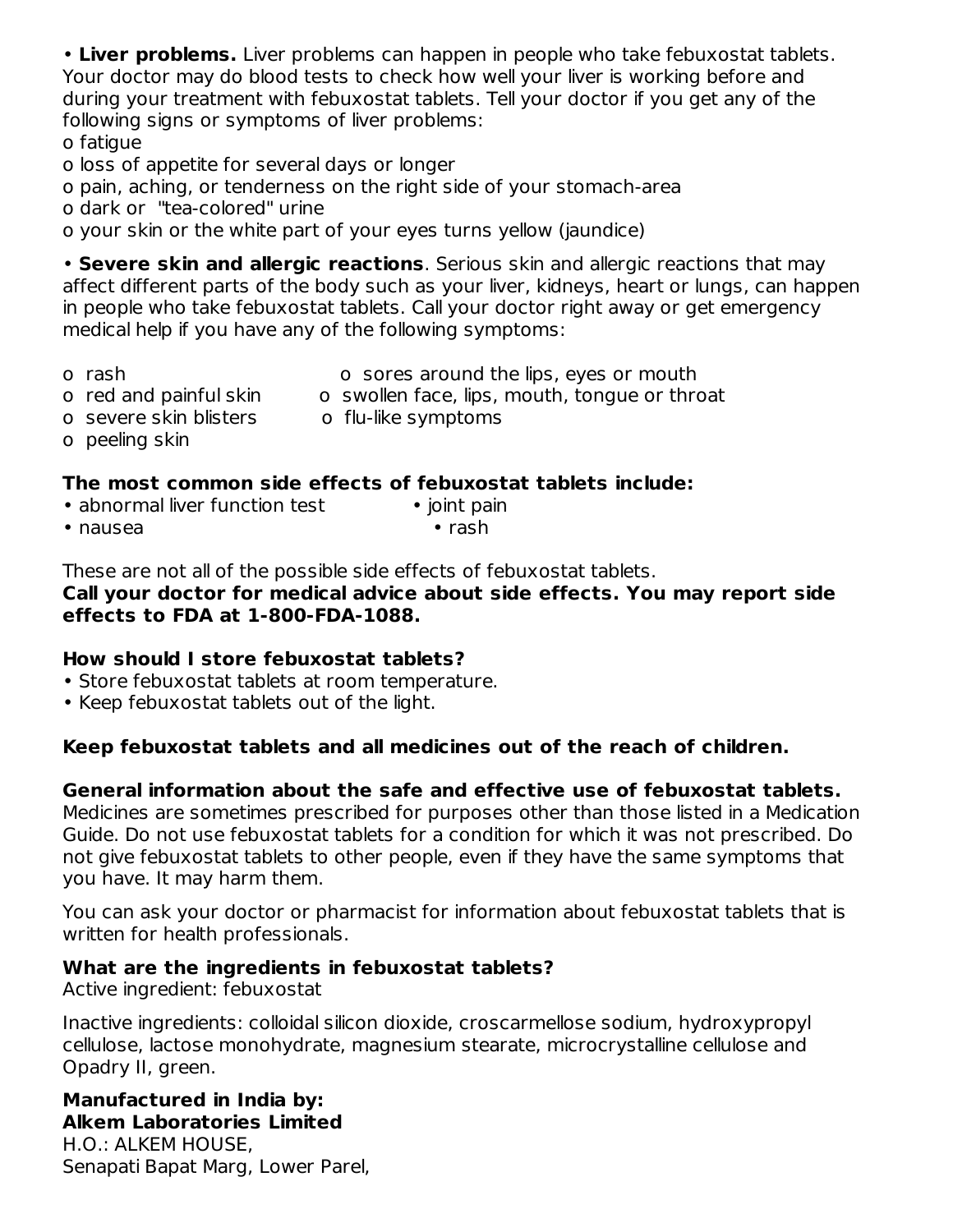Mumbai – 400 013, INDIA

#### **Distributed by:**

Ascend Laboratories, LLC Parsippany, NJ 07054

All other trademarks are the property of their respective owners.

For more information, call 1-877-ASC-RX01 (877-272-7901).

This Patient Information has been approved by the U.S. Food and Drug Administration Revised: June 2019

# **PACKAGE LABEL.PRINCIPAL DISPLAY PANEL**

NDC 67877-668-30 Febuxostat Tablets 40 mg Rx only 30 Tablets



NDC 67877-669-30 Febuxostat Tablets 80 mg Rx only 30 Tablets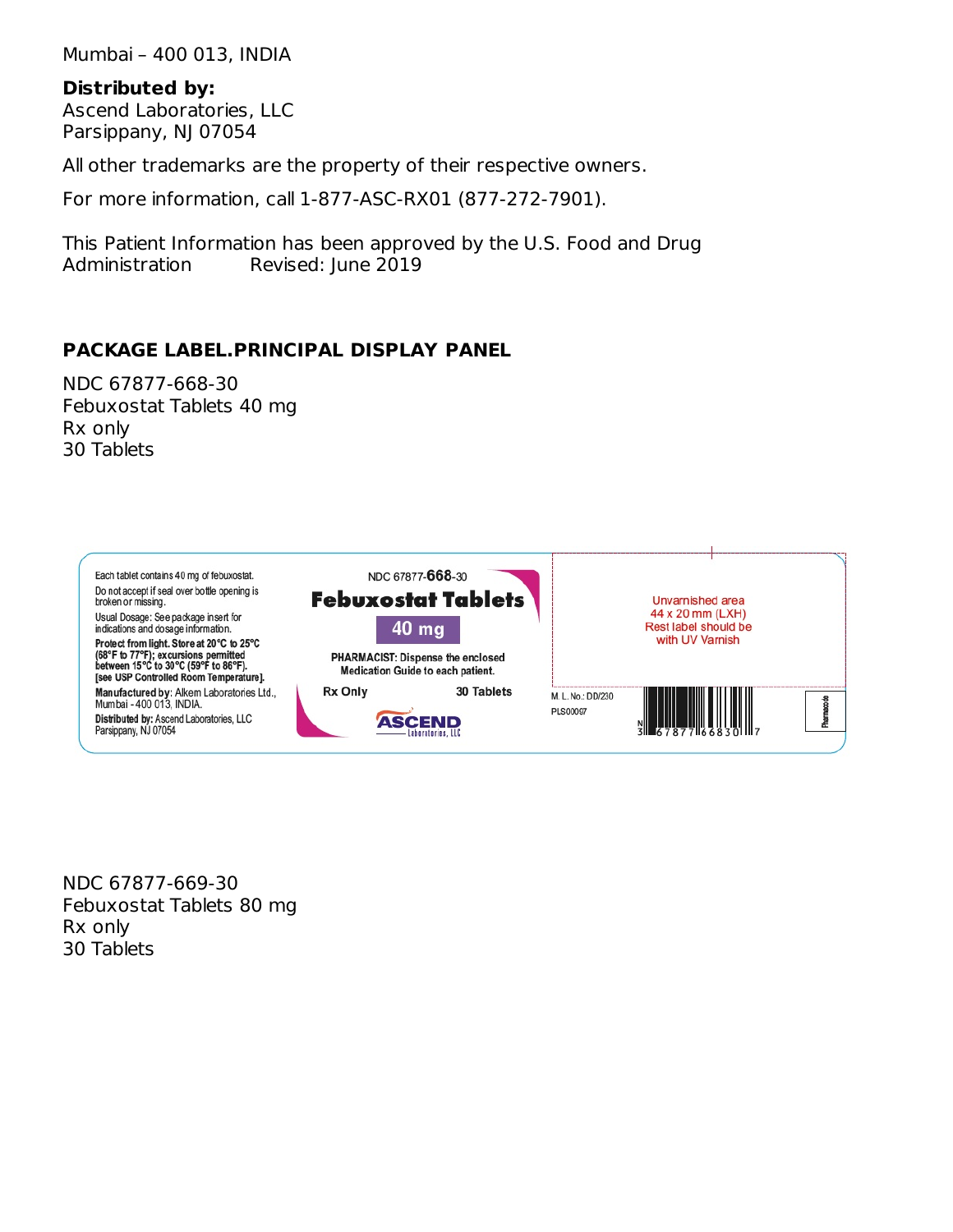

NDC 67877-668-38 Febuxostat Tablets 40 mg Rx only 100 Tablets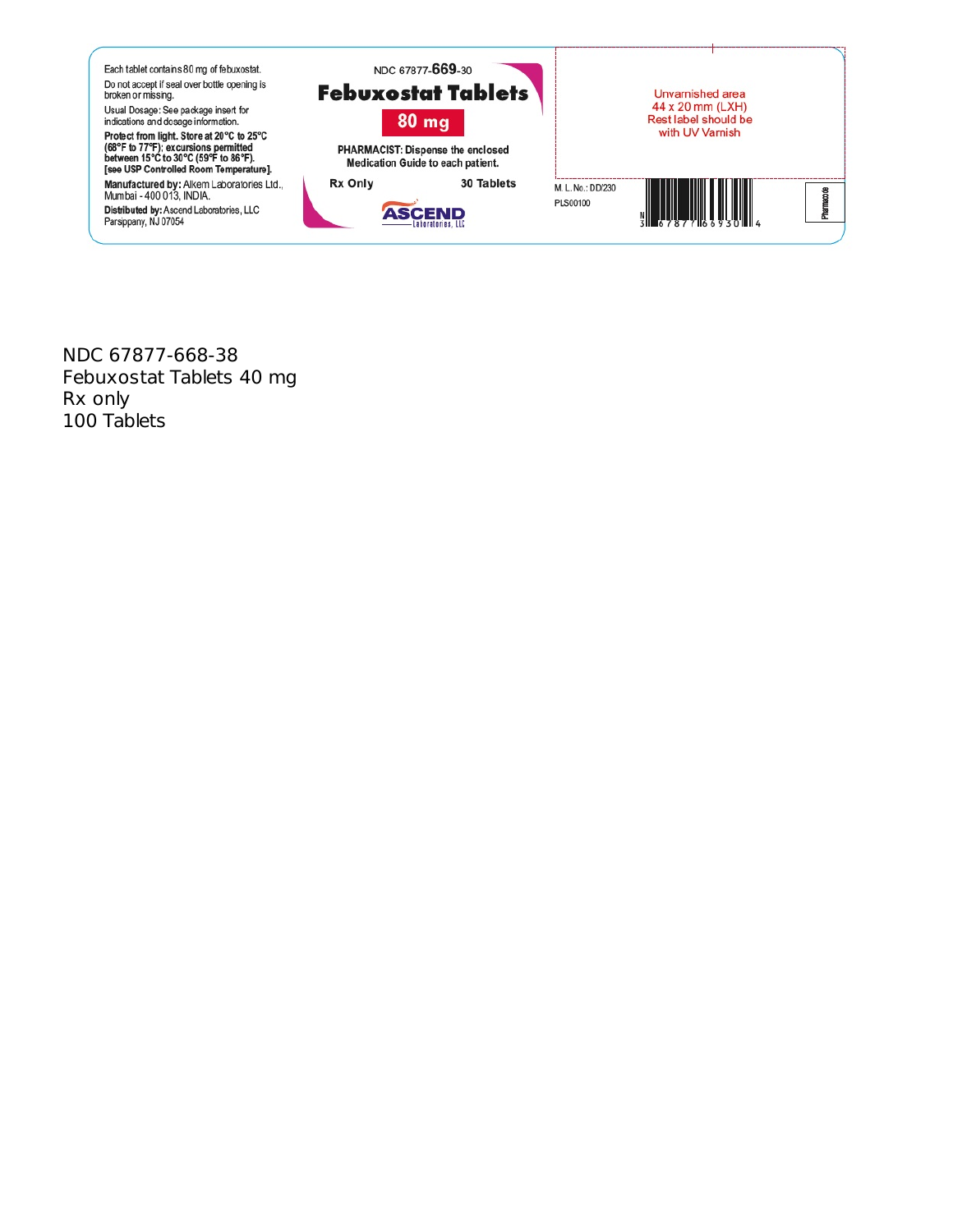

NDC 67877-669-38 Febuxostat Tablets 80 mg Rx only 100 Tablets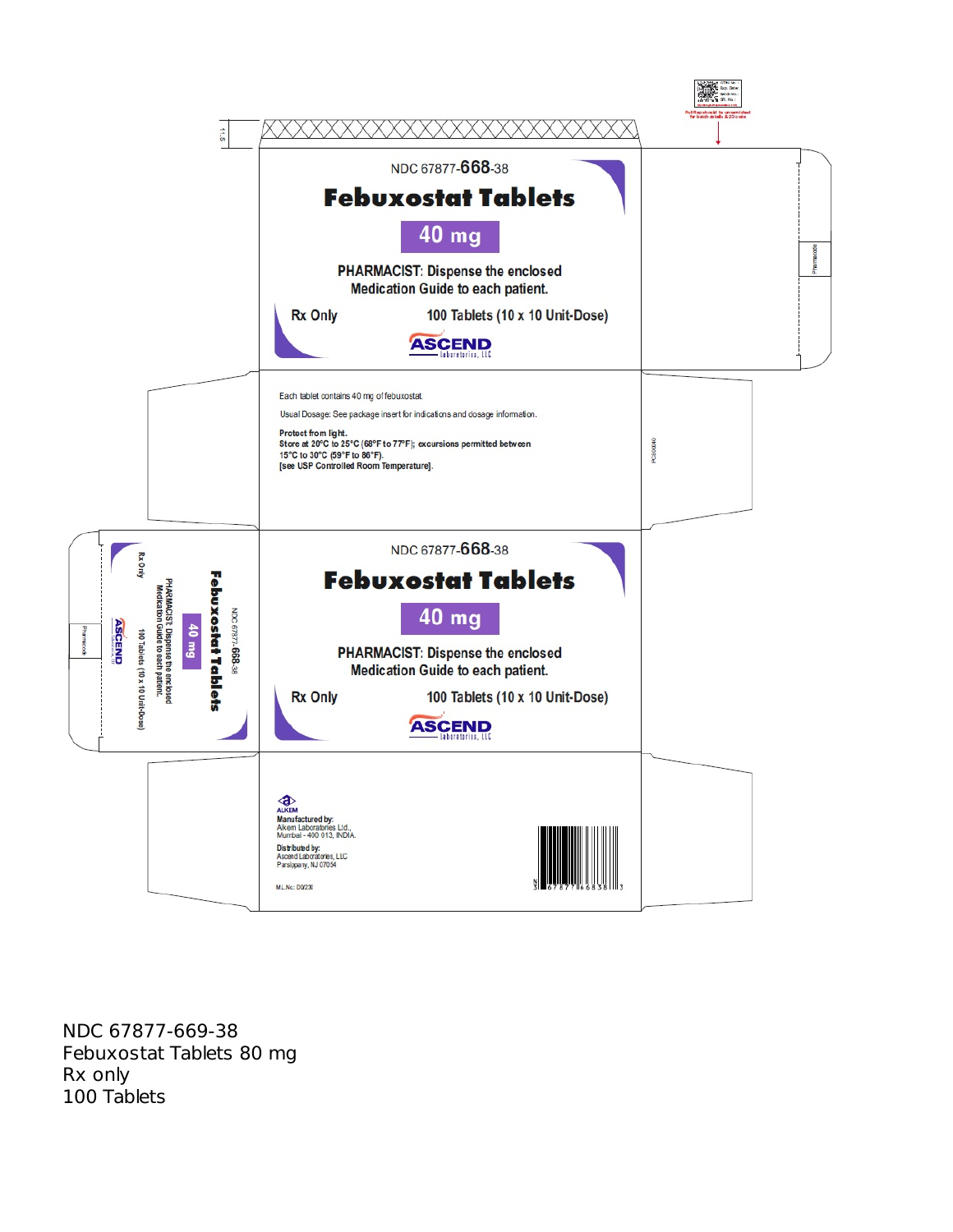

| <b>FEBUXOSTAT</b>              |                         |                           |               |
|--------------------------------|-------------------------|---------------------------|---------------|
| febuxostat tablet, film coated |                         |                           |               |
|                                |                         |                           |               |
| <b>Product Information</b>     |                         |                           |               |
| <b>Product Type</b>            | HUMAN PRESCRIPTION DRUG | <b>Item Code (Source)</b> | NDC:67877-668 |
| <b>Route of Administration</b> | ORAL                    |                           |               |
|                                |                         |                           |               |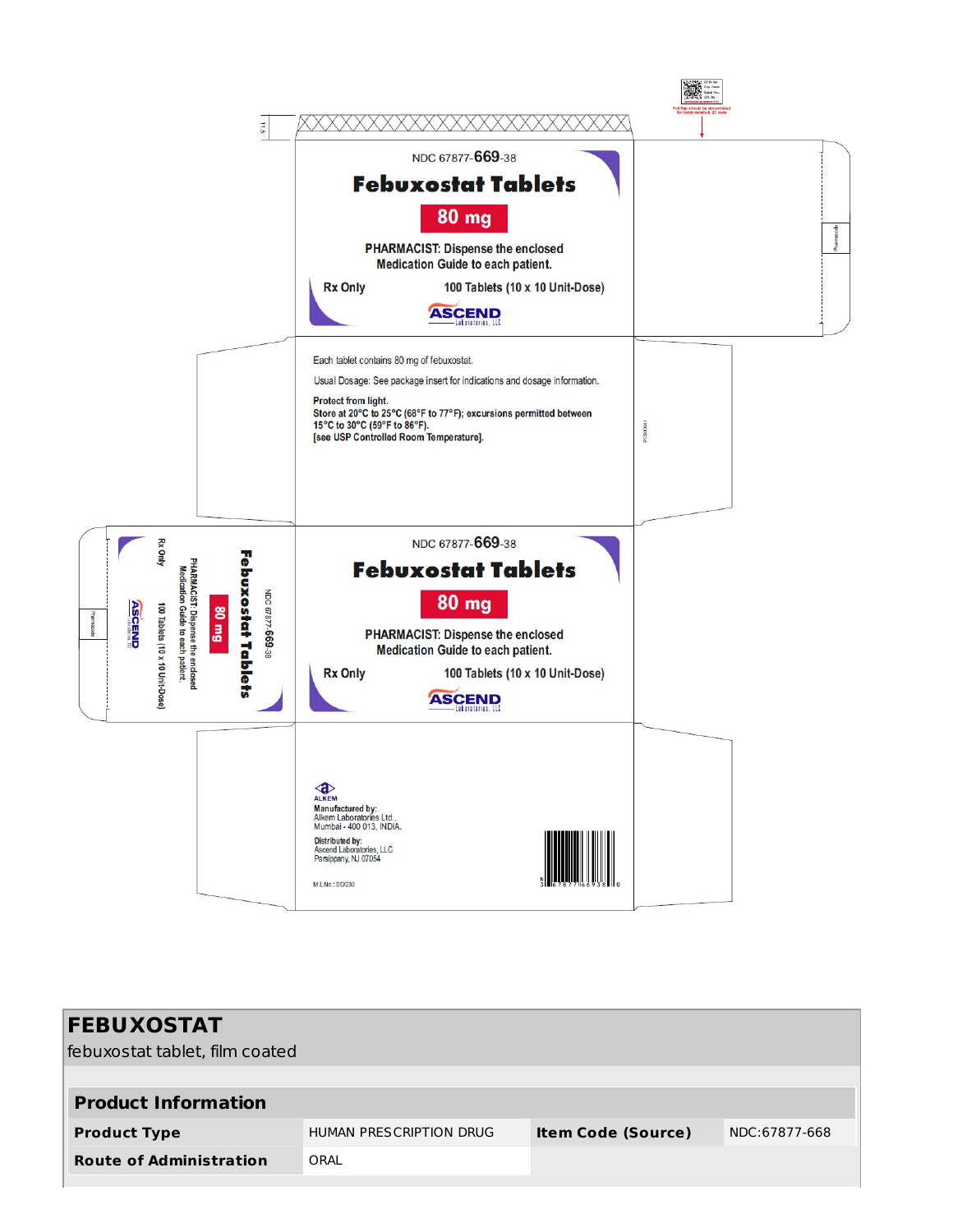| <b>Active Ingredient/Active Moiety</b>                       |                          |                 |
|--------------------------------------------------------------|--------------------------|-----------------|
| <b>Ingredient Name</b>                                       | <b>Basis of Strength</b> | <b>Strength</b> |
| FEBUXOSTAT (UNII: 101V0R1N2E) (FEBUXOSTAT - UNII:101V0R1N2E) | <b>FEBUXOSTAT</b>        | 40 mg           |
|                                                              |                          |                 |
|                                                              |                          |                 |
| <b>Inactive Ingredients</b>                                  |                          |                 |
| <b>Ingredient Name</b>                                       |                          | <b>Strength</b> |
| <b>LACTOSE MONOHYDRATE (UNII: EWQ57Q8I5X)</b>                |                          |                 |
| MICROCRYSTALLINE CELLULOSE (UNII: OP1R32D61U)                |                          |                 |
| HYDROXYPROPYL CELLULOSE (1600000 WAMW) (UNII: RFW2ET671P)    |                          |                 |
| <b>CROSCARMELLOSE SODIUM (UNII: M280L1HH48)</b>              |                          |                 |
| <b>SILICON DIOXIDE (UNII: ETI7Z6XBU4)</b>                    |                          |                 |
| <b>MAGNESIUM STEARATE (UNII: 70097M6I30)</b>                 |                          |                 |
| POLYVINYL ALCOHOL, UNSPECIFIED (UNII: 532B591990)            |                          |                 |
| POLYETHYLENE GLYCOL, UNSPECIFIED (UNII: 3WQ0SDW1A)           |                          |                 |
| <b>TITANIUM DIOXIDE (UNII: 15FIX9V2JP)</b>                   |                          |                 |
| <b>TALC (UNII: 7SEV7J4R1U)</b>                               |                          |                 |
| D&C YELLOW NO. 10 (UNII: 35SW5USQ3G)                         |                          |                 |
| FD&C BLUE NO. 1 (UNII: H3R47K3TBD)                           |                          |                 |
| <b>FD&amp;C BLUE NO. 2 (UNII: LO6K8R7DQK)</b>                |                          |                 |
|                                                              |                          |                 |

| <b>Product Characteristics</b> |                              |                     |                 |  |  |  |
|--------------------------------|------------------------------|---------------------|-----------------|--|--|--|
| Color                          | GREEN (light green to green) | <b>Score</b>        | no score        |  |  |  |
| <b>Shape</b>                   | ROUND (round shaped)         | <b>Size</b>         | 9 <sub>mm</sub> |  |  |  |
| <b>Flavor</b>                  |                              | <b>Imprint Code</b> | F40             |  |  |  |
| <b>Contains</b>                |                              |                     |                 |  |  |  |

# **Packaging**

| # | <b>Item Code</b>     | <b>Package Description</b>                                 | <b>Marketing Start</b><br>Date | <b>Marketing End</b><br>Date |
|---|----------------------|------------------------------------------------------------|--------------------------------|------------------------------|
|   | NDC:67877-<br>668-30 | 30 in 1 BOTTLE; Type 0: Not a Combination<br>Product       | 12/08/2021                     |                              |
|   | NDC:67877-<br>668-90 | 90 in 1 BOTTLE; Type 0: Not a Combination<br>Product       | 12/08/2021                     |                              |
|   | NDC:67877-<br>668-10 | 1000 in 1 BOTTLE; Type 0: Not a Combination<br>Product     | 12/08/2021                     |                              |
|   | NDC:67877-<br>668-38 | 10 in 1 CARTON                                             | 12/08/2021                     |                              |
| 4 |                      | 10 in 1 BLISTER PACK; Type 0: Not a Combination<br>Product |                                |                              |

# **Marketing Information**

| <b>Marketing</b> | <b>Application Number or Monograph</b> | <b>Marketing Start</b> | <b>Marketing End</b> |
|------------------|----------------------------------------|------------------------|----------------------|
| Category         | <b>Citation</b>                        | Date                   | <b>Date</b>          |
| <b>ANDA</b>      | ANDA212924                             | 12/08/2021             |                      |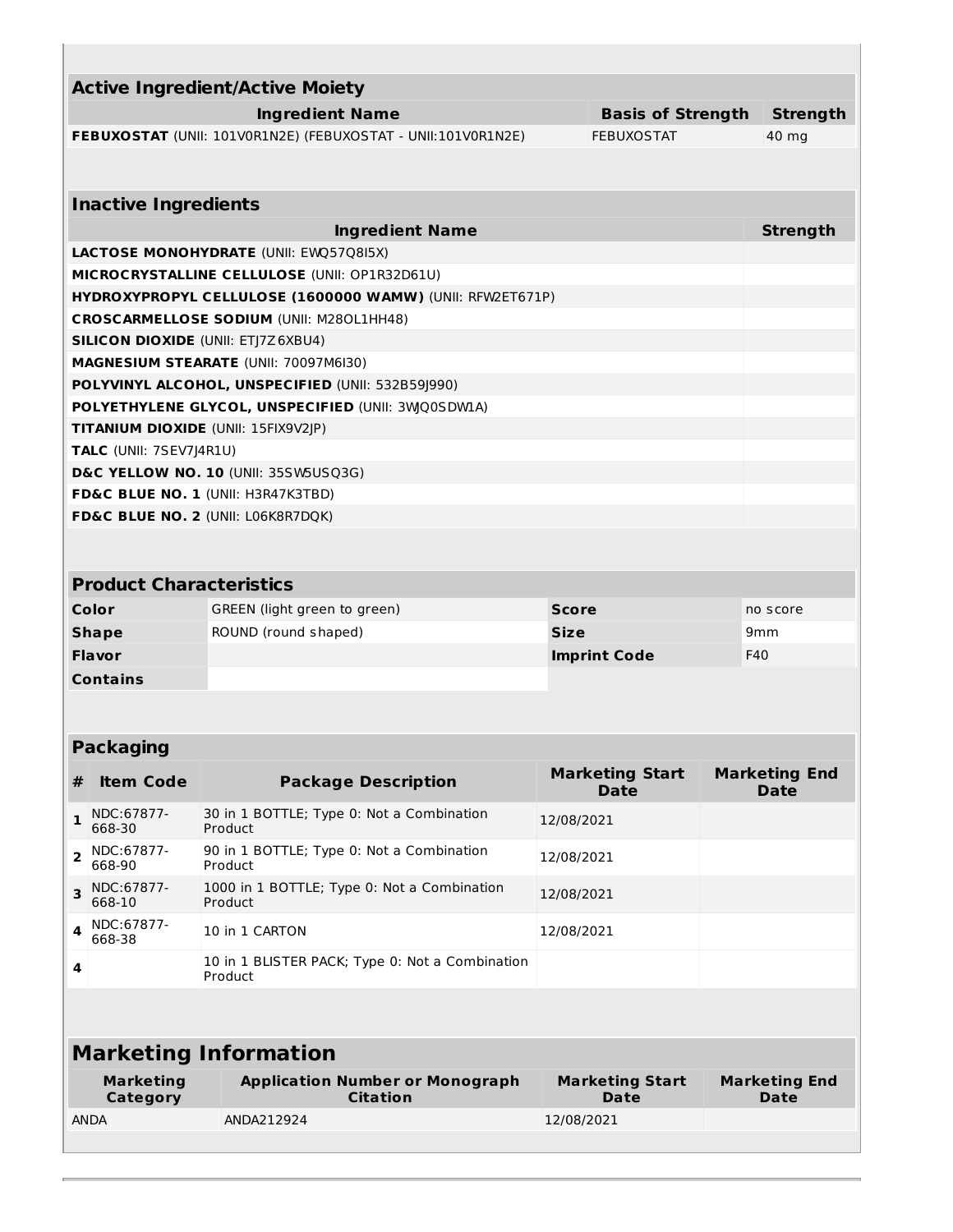# **FEBUXOSTAT**

| febuxostat tablet, film coated |                                                                       |                         |                                                              |                     |                                       |          |                                     |
|--------------------------------|-----------------------------------------------------------------------|-------------------------|--------------------------------------------------------------|---------------------|---------------------------------------|----------|-------------------------------------|
| <b>Product Information</b>     |                                                                       |                         |                                                              |                     |                                       |          |                                     |
|                                | <b>Product Type</b>                                                   |                         | HUMAN PRESCRIPTION DRUG                                      |                     | <b>Item Code (Source)</b>             |          | NDC:67877-669                       |
|                                | <b>Route of Administration</b>                                        |                         | ORAL                                                         |                     |                                       |          |                                     |
|                                |                                                                       |                         |                                                              |                     |                                       |          |                                     |
|                                |                                                                       |                         |                                                              |                     |                                       |          |                                     |
|                                | <b>Active Ingredient/Active Moiety</b>                                |                         |                                                              |                     |                                       |          |                                     |
|                                |                                                                       |                         | <b>Ingredient Name</b>                                       |                     | <b>Basis of Strength</b>              |          | <b>Strength</b>                     |
|                                |                                                                       |                         | FEBUXOSTAT (UNII: 101VOR1N2E) (FEBUXOSTAT - UNII:101VOR1N2E) | <b>FEBUXOSTAT</b>   |                                       | 80 mg    |                                     |
|                                |                                                                       |                         |                                                              |                     |                                       |          |                                     |
|                                | <b>Inactive Ingredients</b>                                           |                         |                                                              |                     |                                       |          |                                     |
|                                |                                                                       |                         | <b>Ingredient Name</b>                                       |                     |                                       |          | <b>Strength</b>                     |
|                                | LACTOSE MONOHYDRATE (UNII: EWQ57Q8I5X)                                |                         |                                                              |                     |                                       |          |                                     |
|                                |                                                                       |                         | MICROCRYSTALLINE CELLULOSE (UNII: OP1R32D61U)                |                     |                                       |          |                                     |
|                                |                                                                       |                         | HYDROXYPROPYL CELLULOSE (1600000 WAMW) (UNII: RFW2ET671P)    |                     |                                       |          |                                     |
|                                | <b>CROSCARMELLOSE SODIUM (UNII: M280L1HH48)</b>                       |                         |                                                              |                     |                                       |          |                                     |
|                                | <b>SILICON DIOXIDE (UNII: ETJ7Z6XBU4)</b>                             |                         |                                                              |                     |                                       |          |                                     |
|                                | MAGNESIUM STEARATE (UNII: 70097M6I30)                                 |                         |                                                              |                     |                                       |          |                                     |
|                                |                                                                       |                         | POLYVINYL ALCOHOL, UNSPECIFIED (UNII: 532B59J990)            |                     |                                       |          |                                     |
|                                |                                                                       |                         | POLYETHYLENE GLYCOL, UNSPECIFIED (UNII: 3WQ0SDWLA)           |                     |                                       |          |                                     |
|                                | TITANIUM DIOXIDE (UNII: 15FIX9V2JP)<br><b>TALC</b> (UNII: 7SEV7J4R1U) |                         |                                                              |                     |                                       |          |                                     |
|                                | D&C YELLOW NO. 10 (UNII: 35SW5USQ3G)                                  |                         |                                                              |                     |                                       |          |                                     |
|                                | FD&C BLUE NO. 1 (UNII: H3R47K3TBD)                                    |                         |                                                              |                     |                                       |          |                                     |
|                                | FD&C BLUE NO. 2 (UNII: L06K8R7DQK)                                    |                         |                                                              |                     |                                       |          |                                     |
|                                |                                                                       |                         |                                                              |                     |                                       |          |                                     |
|                                |                                                                       |                         |                                                              |                     |                                       |          |                                     |
|                                | <b>Product Characteristics</b>                                        |                         |                                                              |                     |                                       |          |                                     |
|                                | Color                                                                 |                         | GREEN (light green to green)                                 | <b>Score</b>        |                                       | no score |                                     |
|                                | <b>Shape</b>                                                          | TEAR (tear drop shaped) |                                                              | <b>Size</b>         |                                       | 14mm     |                                     |
|                                | <b>Flavor</b>                                                         |                         |                                                              | <b>Imprint Code</b> |                                       | F80      |                                     |
|                                | <b>Contains</b>                                                       |                         |                                                              |                     |                                       |          |                                     |
|                                |                                                                       |                         |                                                              |                     |                                       |          |                                     |
| <b>Packaging</b>               |                                                                       |                         |                                                              |                     |                                       |          |                                     |
| #                              | <b>Item Code</b>                                                      |                         | <b>Package Description</b>                                   |                     | <b>Marketing Start</b><br><b>Date</b> |          | <b>Marketing End</b><br><b>Date</b> |
| 1                              | NDC:67877-<br>669-30                                                  | Product                 | 30 in 1 BOTTLE; Type 0: Not a Combination                    | 12/08/2021          |                                       |          |                                     |
| 2                              | NDC:67877-<br>669-01                                                  | Product                 | 100 in 1 BOTTLE; Type 0: Not a Combination                   | 12/08/2021          |                                       |          |                                     |
| 3                              | NDC:67877-<br>669-10                                                  | Product                 | 1000 in 1 BOTTLE; Type 0: Not a Combination                  | 12/08/2021          |                                       |          |                                     |
| 4                              | NDC:67877-<br>669-38                                                  | 10 in 1 CARTON          |                                                              | 12/08/2021          |                                       |          |                                     |
| 4                              |                                                                       | Product                 | 10 in 1 BLISTER PACK; Type 0: Not a Combination              |                     |                                       |          |                                     |